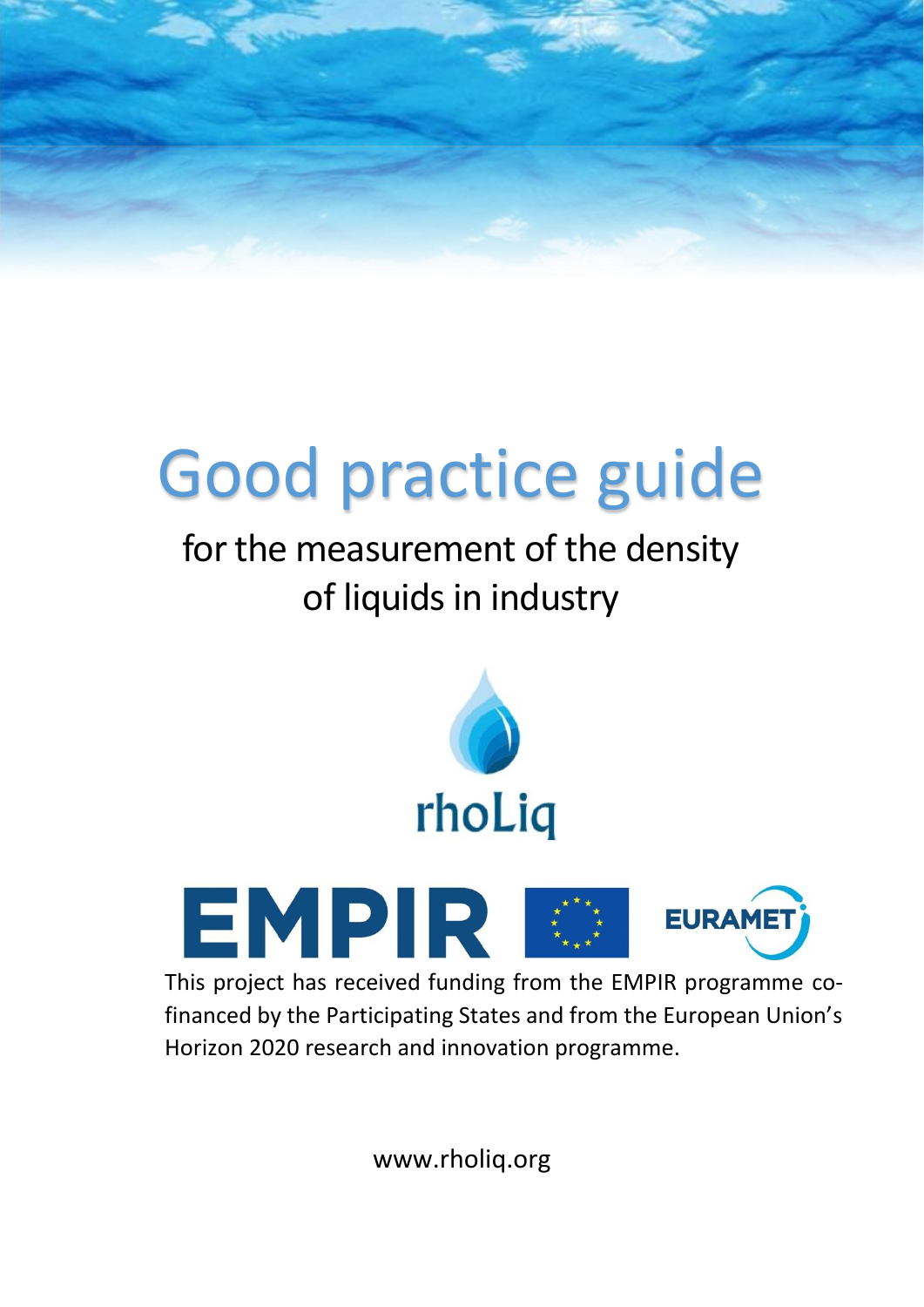The EMPIR project "Establishing Traceability for Liquid Density Measurements" (EMPIR 17RPT02 rhoLiq) is a European project focused on the establishment of the degree of equivalence in liquid density measurements in Europe. This good practice guide was written as a part of activity A4.1.5 of the project and is meant to enhance the quality of density measurement results obtained by laboratories and industries employing oscillation-type density meters for liquids, to achieve the traceability of the derived quantity, liquid density, back to SI base units. For more information of the project, please visit [www.rholiq.org](http://www.rholiq.org/) or https://www.ptb.de/empir2018/rholiq/home/.

#### DOI: 10.5281/zenodo.6560044

Publication date: 2022-05-18

#### **This guide was written by:**

| Pekka T. Neuvonen                       | Justervesenet                          | ptn@justervesenet.no                                   |
|-----------------------------------------|----------------------------------------|--------------------------------------------------------|
| Andreia Furtado                         | Instituto Português da<br>Qualidade    | afurtado@ipq.pt                                        |
| Sara Moura                              | Instituto Português da<br>Qualidade    | smoura@ipq.pt                                          |
| <b>Barbara Laky</b>                     | <b>Anton Paar GmbH</b>                 | barbara.laky@anton-<br>paar.com                        |
| Ewa Malejczyk<br><b>Lenard Elżbieta</b> | Główny Urząd Miar<br>Główny Urząd Miar | ewa.malejczyk@gum.gov.pl<br>elzbieta.lenard@gum.gov.pl |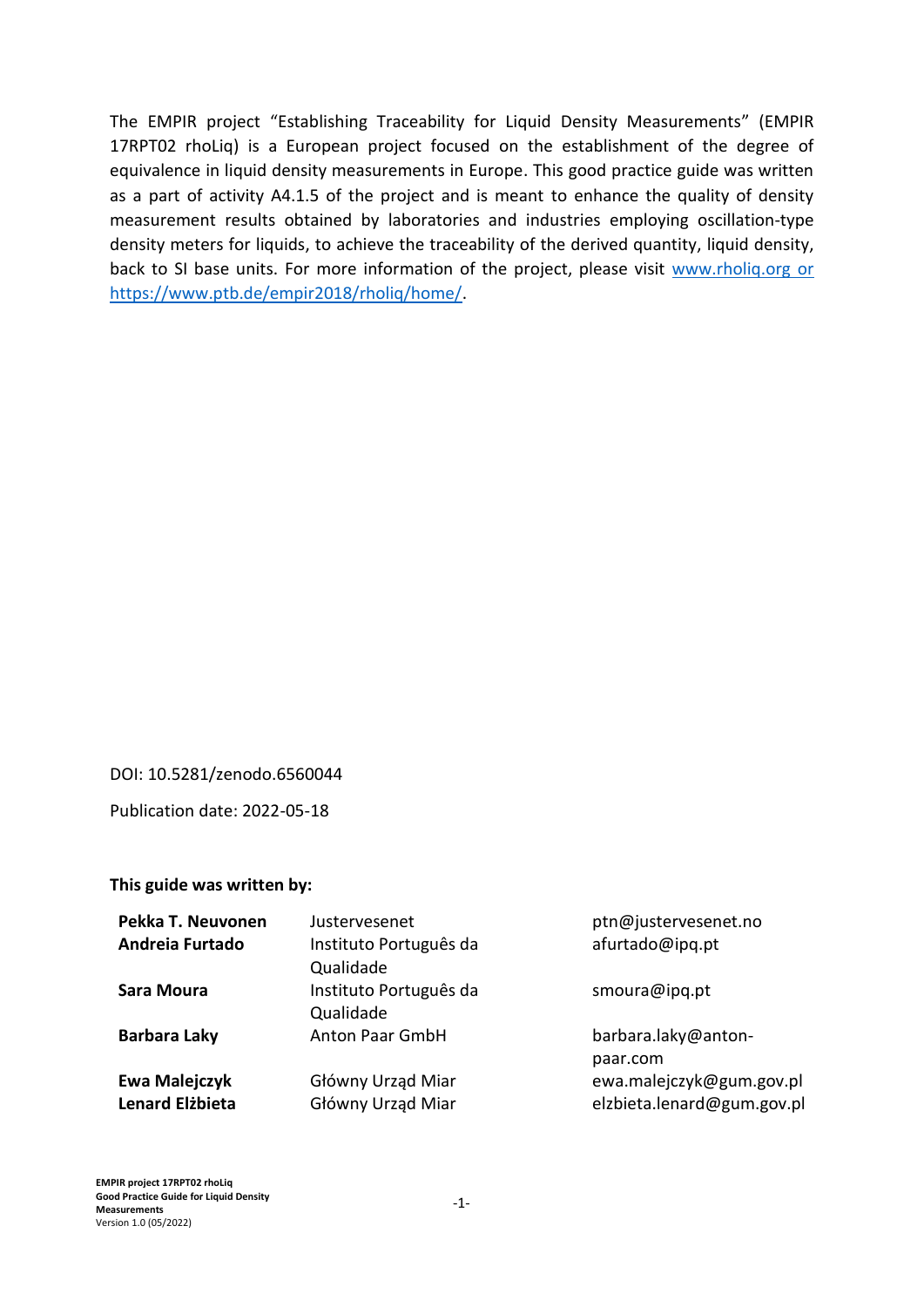# Table of contents

| $\mathbf{1}$   |       |         |    |  |
|----------------|-------|---------|----|--|
|                | 1.1   |         |    |  |
|                | 1.2   |         |    |  |
|                | 1.3   |         |    |  |
|                | 1.4   |         |    |  |
| $\overline{2}$ |       |         |    |  |
|                | 2.1   |         |    |  |
| 3              |       |         |    |  |
|                | 3.1   |         |    |  |
|                | 3.2   |         |    |  |
|                | 3.3   |         |    |  |
| 4              |       |         |    |  |
|                | 4.1   |         |    |  |
|                | 4.2   |         |    |  |
|                | 4.3   |         |    |  |
| 5              |       |         |    |  |
|                | 5.1   |         |    |  |
|                | 5.2   |         |    |  |
|                | 5.3   |         |    |  |
|                | 5.4   |         |    |  |
| 6              |       |         |    |  |
| 7              |       | Results | 21 |  |
|                | 7.1   |         |    |  |
|                | 7.1.1 |         |    |  |
|                | 7.1.2 |         |    |  |
|                | 7.1.3 |         |    |  |
|                | 7.2   |         |    |  |
| 8              |       |         |    |  |
|                | 8.1   |         |    |  |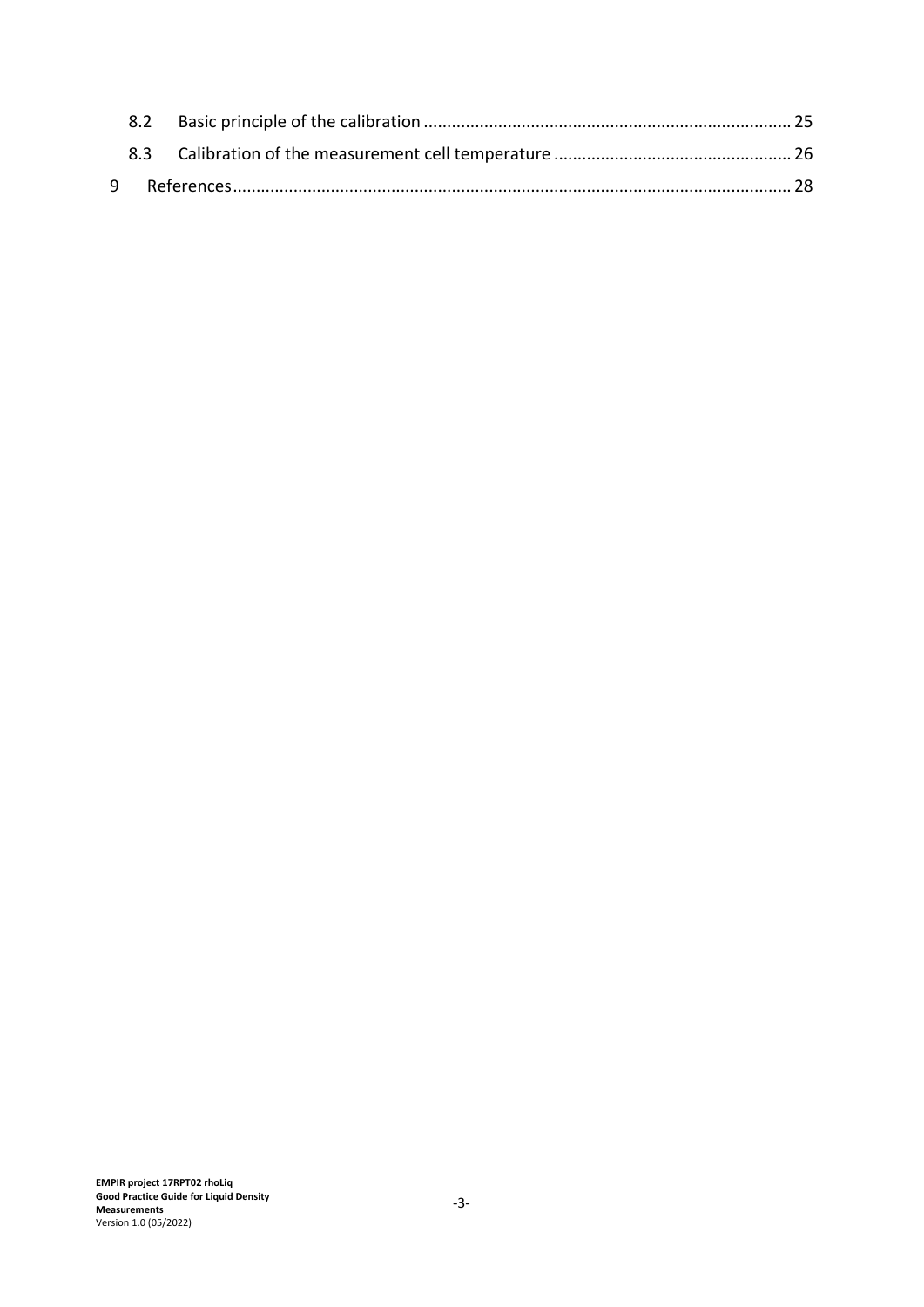# <span id="page-4-0"></span>1 Introduction

European economy is dependent on high-value liquids such as wine, olive oil and fuel, however, only a few European National Metrology Institutes (NMIs) currently possess the appropriate expertise to perform liquid density with a level of accuracy and uncertainty that meets the national and international needs. This means that the traceability chain of liquid density measurements to the user level, such as test, calibration, and research laboratories as well as industry is often compromised in less experienced European countries. This was the major need that was addressed in this EURAMET 17RPT02 rhoLiq –project by developing the metrological capacity in liquid density metrology in European NMIs.

This project allow the progress of the national and international metrology capacities in liquid density metrology by developing the capacities of the participating NMIs on the primary and secondary level. The robustness of liquid density measurements has been studied by studying the effects of surface tension and viscosity to the measurement results. In addition, studies on measurement of liquid density of non-Newtonian liquids have been performed. In addition to this good practice guide, three guides that will be submitted as EURAMET technical guides have been written as part of this project.

This "Good practice guide for the measurement of the density of liquids in industry" is the result of activity A4.1.5 in the EURAMET 17RPT02 rhoLiq –project. This activity builds on the results from activities A1.2.6, A3.3.4 and A4.1.3. This guide is meant to be more problem specific guide directed towards industries, whereas there are three other guides written as part of this project that are more scientifically detailed guides. [1], [2], [3]

This guide has been compiled by JV and is based on the information and experience gathered from all the project partners: IPQ, BEV-PTP, BRML, CMI, DMDM, GUM, IMBiH, PTB, TUBITAK, INM and Anton Paar GmbH.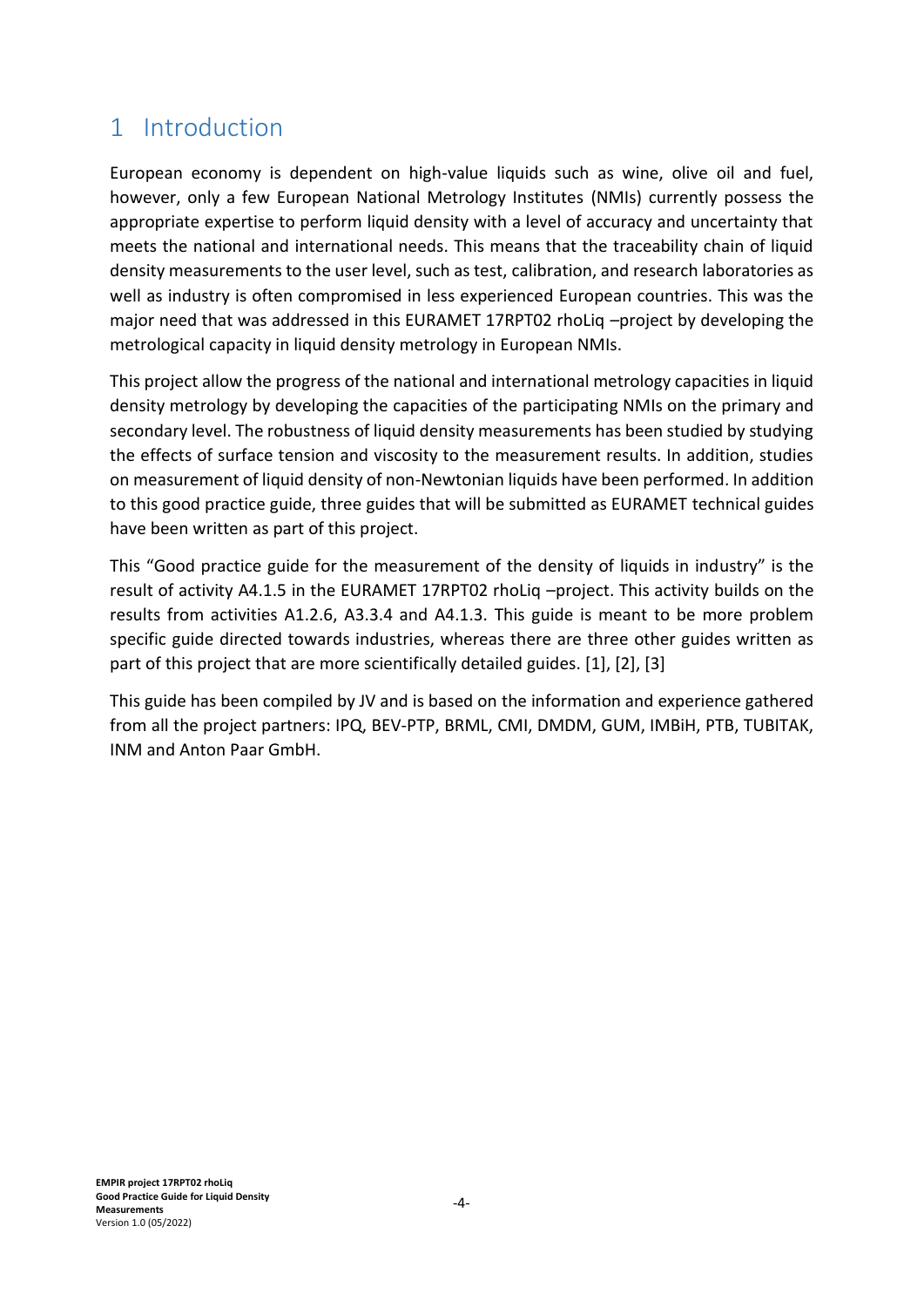#### <span id="page-5-0"></span>1.1 Scope

This guide is written to address some of the most asked questions and possible problems associated with liquid density measurements on the industrial level. The purpose of this guide is to give a general overview of the basic method for liquid density measurements with oscillation-type density meters.

As mentioned earlier, this guide is not meant to be a detailed scientific guide on the measurement method, and therefore, does not dive deep into the theories behind the measurement principles. This guide is more directed towards the liquid density measurements on the industrial level.

This guide gives a starting point for a more in depth look at liquid density measurement principles. It gives references to dive deeper in the theory if needed. However, the main point is to provide solutions from more experienced laboratories to certain problems that arises during liquid density measurements on different substances.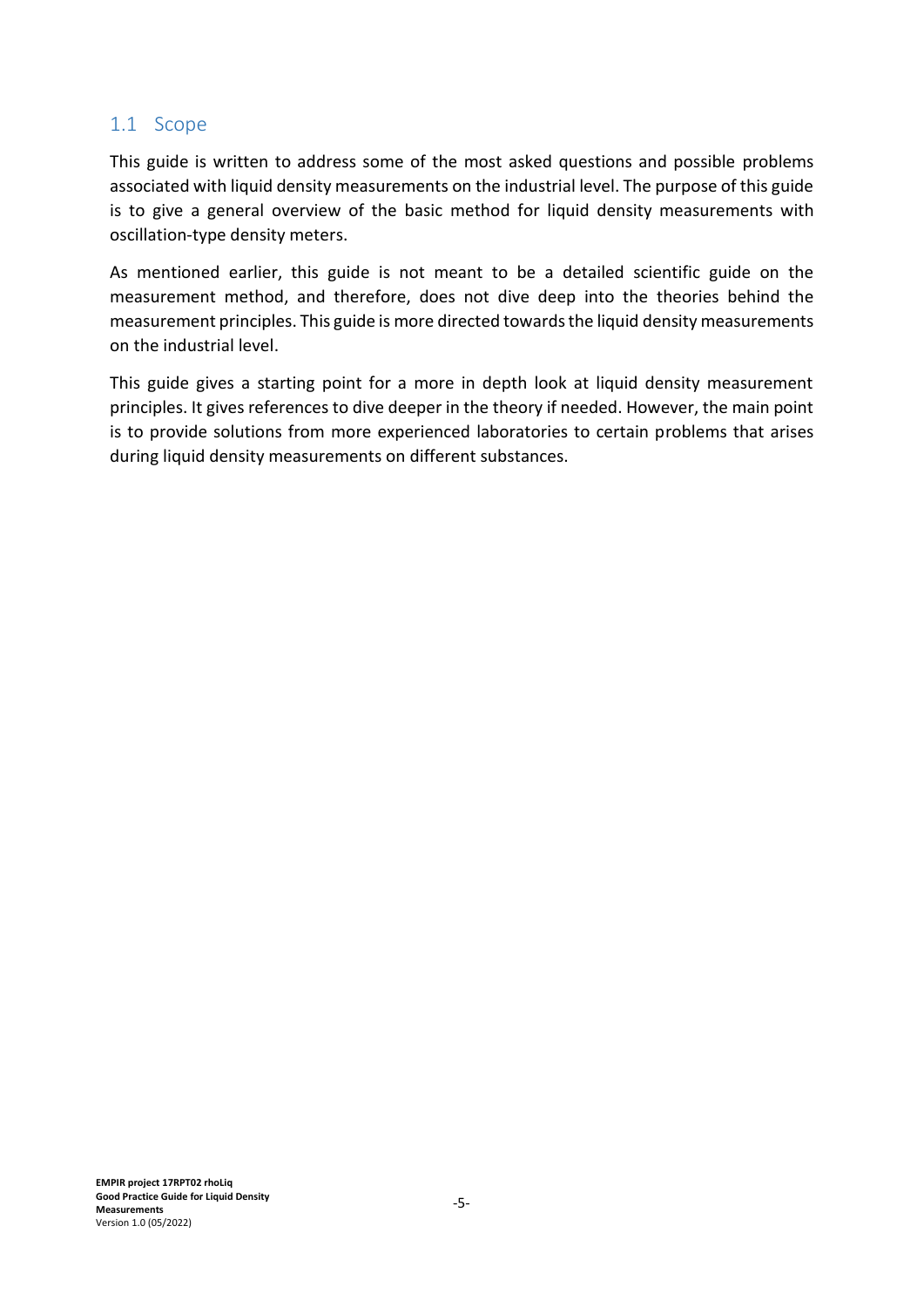# <span id="page-6-0"></span>1.2 Terminology

| Density                                  | Derivate unit regarding to SI defined as its mass per unit volume. The unit<br>of the density is $kg/m3$ .                                                                                                                                                                                                                                                                                                                        |  |
|------------------------------------------|-----------------------------------------------------------------------------------------------------------------------------------------------------------------------------------------------------------------------------------------------------------------------------------------------------------------------------------------------------------------------------------------------------------------------------------|--|
| Reference<br>Temperature                 | Temperature at which the sample density value will be reported. For<br>example, this temperature value may be 15 °C or 20 °C                                                                                                                                                                                                                                                                                                      |  |
| Reference<br>pressure                    | 101 325 Pa                                                                                                                                                                                                                                                                                                                                                                                                                        |  |
| Adjustment of a<br>measurement<br>system | Set of operations performed on a measurement system so that it provides<br>prescribed indications, corresponding to given values of the magnitude to<br>measure. The measurement system includes setting of zero, adjust the<br>offset and amplitude of scale. The adjustment should not be confused with<br>calibration. The calibration should be repeated after adjustment process.                                            |  |
| Calibration                              | Series of operations in which, under specified conditions, a relationship is<br>established<br>the<br>magnitude values<br>and<br>between<br>measurement<br>uncertainties provided by the measurement standards in the first stage<br>and the corresponding indicator values. The relevant measurement<br>uncertainties, and in the second stage, this information is used to derive<br>the measurement result from the indicator. |  |
| Metrological<br>Traceability             | Property of result linked to a reference by an interrupted and documented<br>chain of calibrations with the uncertainty contributions.                                                                                                                                                                                                                                                                                            |  |
| <b>Reference Material</b><br>(RM)        | Homogeneous and stable material or substance which produced for the<br>measurement of one or several properties.                                                                                                                                                                                                                                                                                                                  |  |
| Certified<br>Reference Material<br>(CRM) | Material accompanied by a certificate (ISO Guide 31) with the metrological<br>traceability and validated procedures (ISO 17034, ISO Guide 35).                                                                                                                                                                                                                                                                                    |  |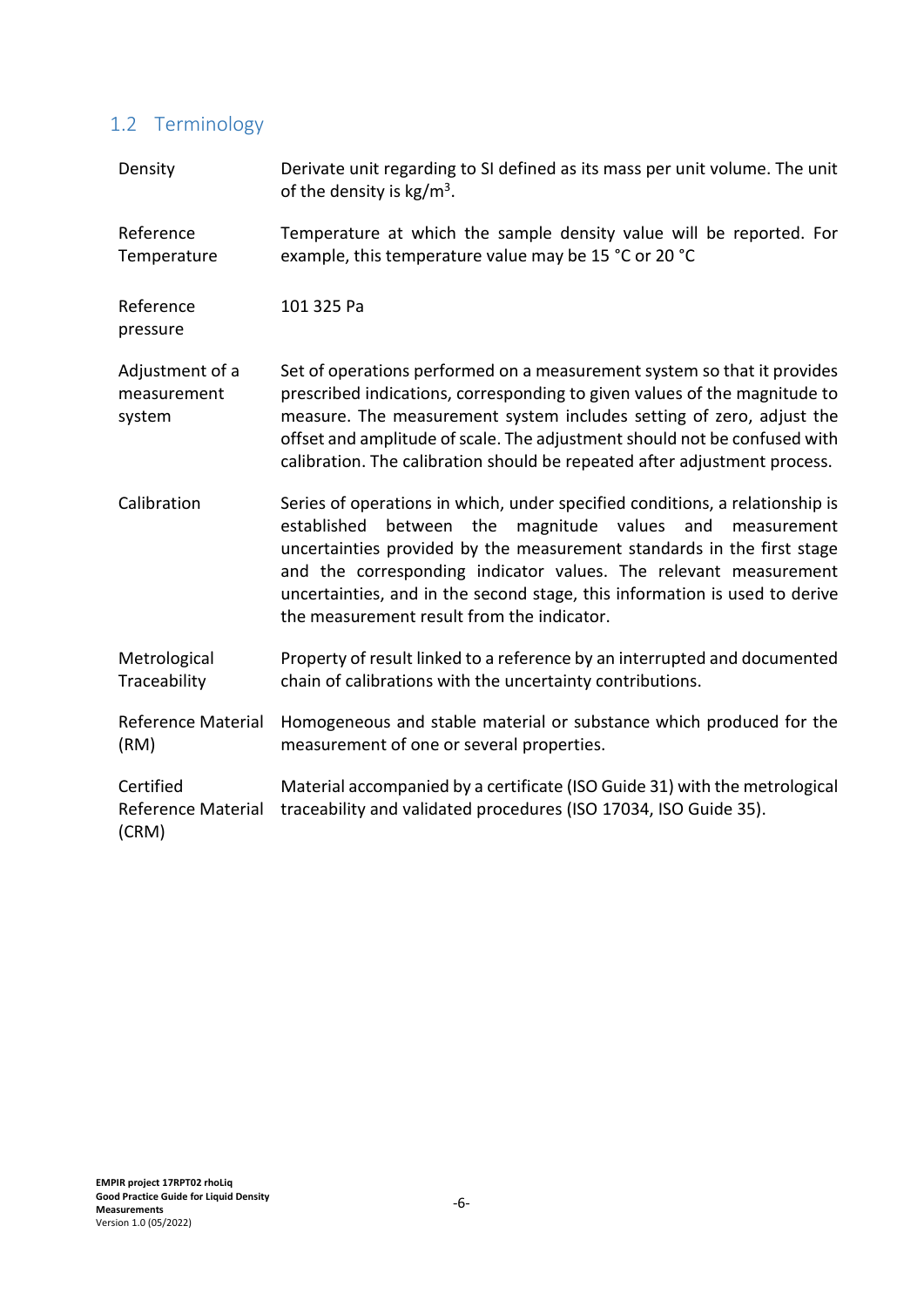## <span id="page-7-0"></span>1.3 Symbols

#### **LATIN CHARACTERS**

| f                       | frequency [Hz]                                |
|-------------------------|-----------------------------------------------|
| k                       | coverage factor (JCGM 100:2008)               |
| m                       | mass [kg]                                     |
| p                       | pressure $[0,1 \text{ MPa} = 1 \text{ bar}]$  |
| t                       | temperature [ <sup>o</sup> C]                 |
| u                       | standard uncertainty (JCGM 100:2008)          |
| $U_{\rm C}$             | combined standard uncertainty (JCGM 100:2008) |
| U                       | expanded uncertainty (JCGM 100:2008)          |
| V                       | volume $\text{[m}^3\text{]}$                  |
| <b>GREEK CHARACTERS</b> |                                               |
| ρ                       | density [ $kg·m-3$ ]                          |

 $\omega$  angular velocity (rotation), angular frequency (oscillation) [rad/s], [s<sup>-1</sup>]

#### <span id="page-7-1"></span>1.4 Abbreviations and Acronyms

|                | Federal Office of Metrology and Surveying - Physico-technical testing              |
|----------------|------------------------------------------------------------------------------------|
| <b>BEV-PTP</b> | service (the Austria's NMI, in German: Bundesamt für Eich- und                     |
|                | Vermessungswesen - Physikalisch-technische Prüfdienst)                             |
| <b>BRML</b>    | Biroul Roman de Metrologie Legala (the Romania's NMI)                              |
| <b>CMC</b>     | <b>Calibration and Measurement Capability</b>                                      |
| <b>CMI</b>     | Ceský metrologický institut (the Czech Republic's NMI)                             |
| $(C)$ RM       | (Certified) Reference Material                                                     |
| <b>DMDM</b>    | Ministarstvo privrede Direkcija za mere i dragocene metale (the Serbia's<br>NMI)   |
| <b>EMPIR</b>   | European Metrology Programme for Innovation and Research                           |
| <b>EURAMET</b> | European Association of National Metrology Institutes                              |
| <b>GUM</b>     | Guide to the Expression of Uncertainty in Measurement                              |
| <b>GUM-NMI</b> | GUM Central Office of Measures (the Poland's NMI, In Polish: Główny<br>Urząd Miar) |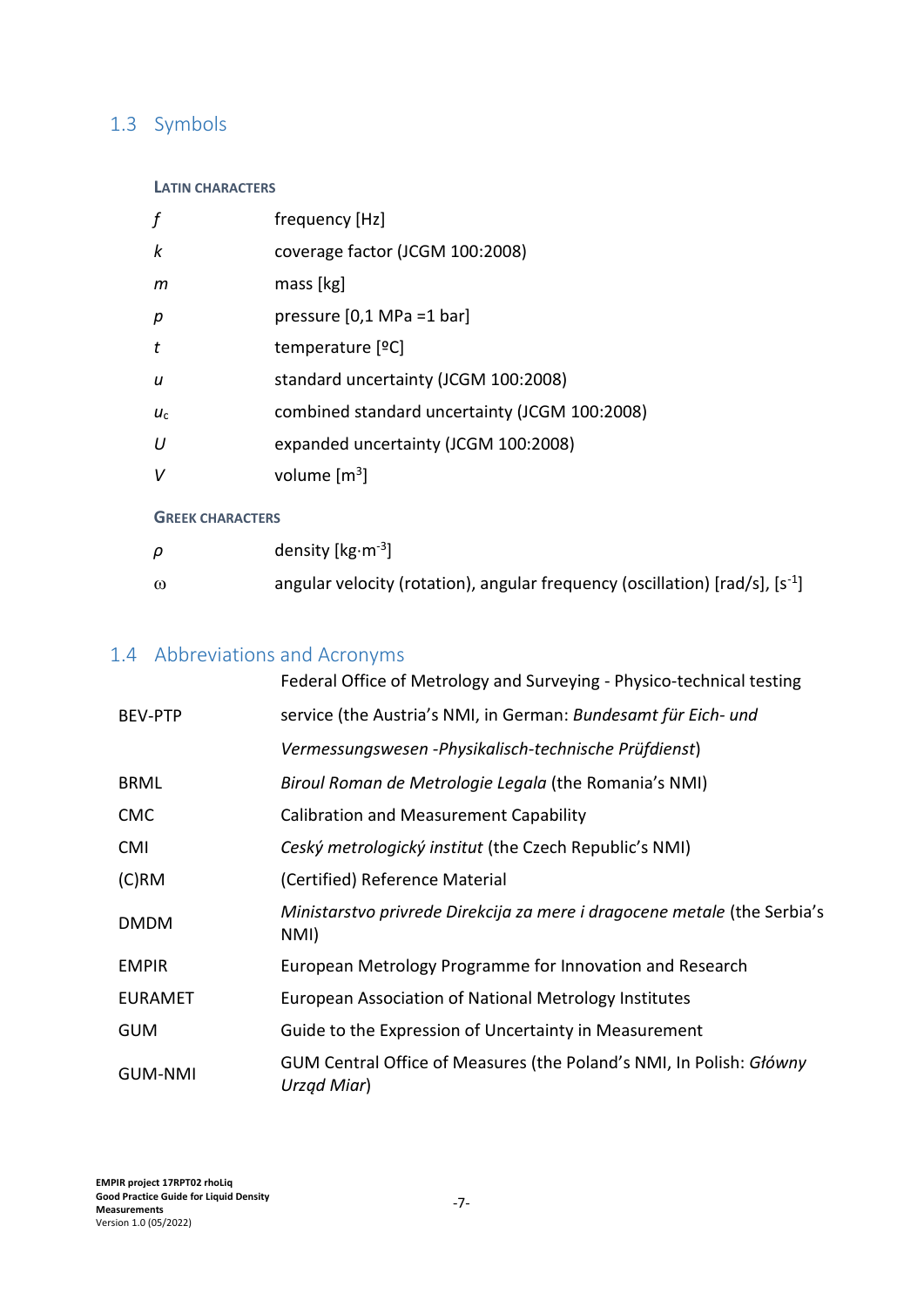| <b>IMBiH</b>   | Institut za mjeritejstvo Bosne i Hercegovine (the Bosnia and Herzegovina's<br>NMI)            |
|----------------|-----------------------------------------------------------------------------------------------|
| <b>INM</b>     | I.P. Institutul National de Metrologie (the Republic of Moldova's NMI)                        |
| <b>IPQ</b>     | Portuguese Institute for Quality (in Portuguese, Instituto Português da<br>Qualidade)         |
| ISO            | Internal Organization for Standardization                                                     |
| JRP            | Joint Research Project                                                                        |
| JV             | Justervesenet (the Norway's NMI)                                                              |
| NMI            | <b>National Metrology Institute</b>                                                           |
| OD             | Oscillation-type density meter                                                                |
| <b>PRT</b>     | Platinum resistance thermometer                                                               |
| <b>PTB</b>     | Physikalisch-Technische Bundesanstalt (the Germany's NMI)                                     |
| <b>MSDS</b>    | Safety Data Sheet                                                                             |
| SI             | International System of Units (in French, système international d'unitées)                    |
| SMOW           | <b>Standard Mean Ocean Water</b>                                                              |
| <b>TUBITAK</b> | Türkiye Bilimsel ve Teknolojik Araştırma Kurumu (the Turkey's NMI)                            |
| <b>VIM</b>     | International Vocabulary of Metrology (in French, Vocabulaire<br>International de Métrologie) |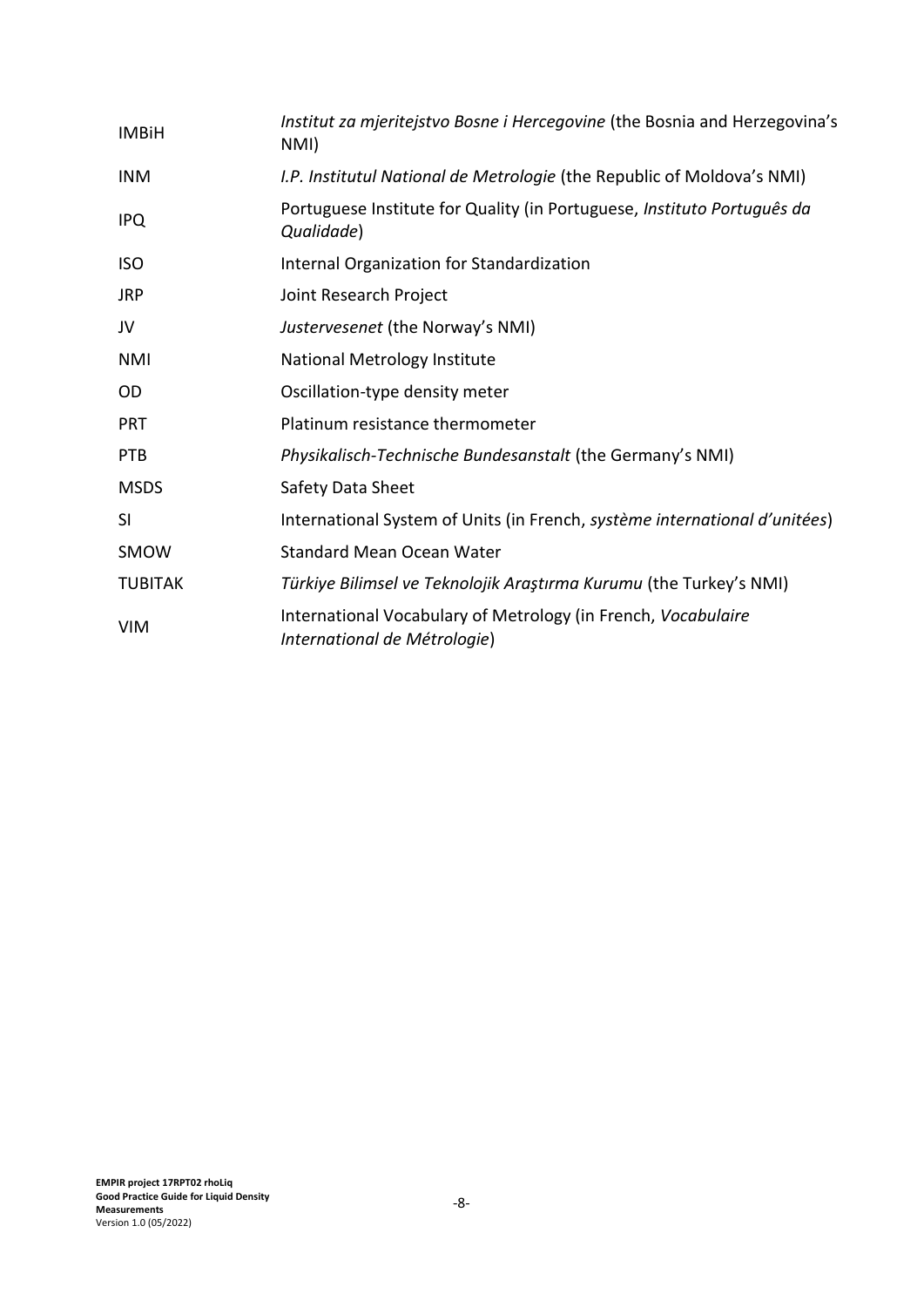# <span id="page-9-0"></span>2 Oscillation-type density meters

The operation of oscillation-type density meters is not described in great details in this document and more detailed description can be found elsewhere. The basic operation principle is presented in this chapter and the following chapters focuses on good practice for density measurements.

#### <span id="page-9-1"></span>2.1 Basic principle

The simplest way to represent the measuring principle of an oscillation-type density meter is through a simple harmonic motion as depicted in Figure 1.



*Figure 1 Schematics of the simplest way to represent measurement principle behind the oscillation-type density meter. The figure includes some symbols that are not explained in this good practice guide. [1], [4]*

In this schematic, the mass *m*<sup>0</sup> attached to a spring which has a stiffness (spring constant) of *k* is displaced from the equilibrium  $x_0$  by an external force. Therefore, the system is subjected to a force that pulling towards the equilibrium and is proportional to the displacement at a given time *x*(*t*). *ω*<sup>0</sup> is the natural frequency of this system, which is dependent on the spring constant and mass of the system.

A measurement cell of one type of oscillation-type density meter is depicted in Figure 2.



*Figure 2 Photo of a measuring cell of an oscillation-type density meters (courtesy by Anton Paar)*

When empty, the internal glass tube, which is represented by the light blue color in the Figure 2, has a mass corresponding to *m*0, a spring constant *k* and is made to oscillate at a frequency *ω*0. The oscillation can be induced for example electrically or mechanically. When the tube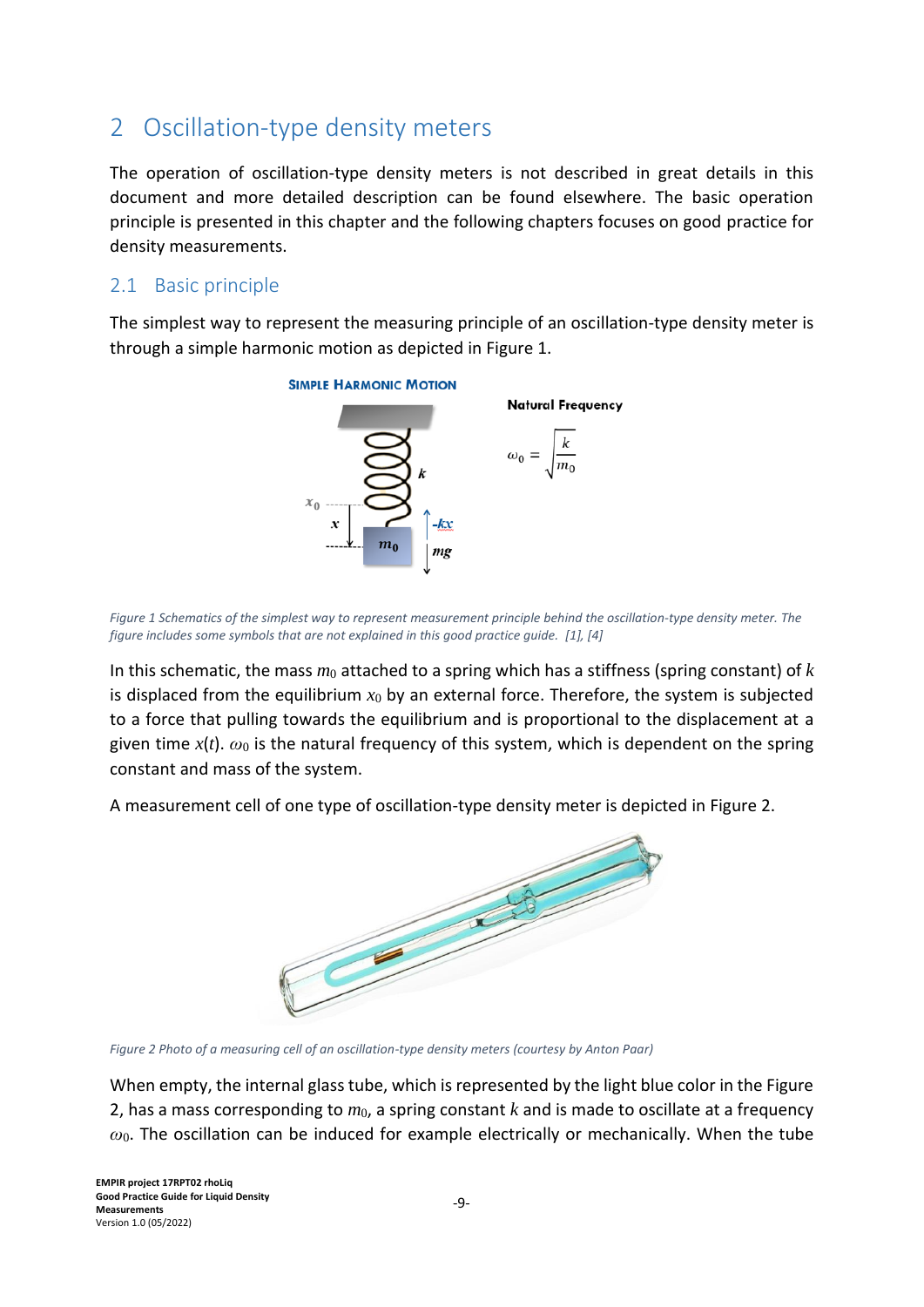with volume *V*, is then filled with a test liquid with density  $\rho$ , the total mass m of the system changes to  $m = m_0 + \rho V$ . Assuming that the spring constant of the system is unaffected, the oscillation frequency *f* changes.

The oscillation period  $\tau$  of the previously described system can be obtained from the oscillation frequency *f*. In most of this type of instruments, the density of the measured liquid is obtained by a second order empirical relation with the square of the oscillation period according to equation (1).

$$
\rho(t,p) = A(t,p)\tau^2 - B(t,p) \tag{1}
$$

Where  $t$  and  $p$ , are temperature and pressure, respectively. Without going more into the details [1], these instrument constants  $A$  and  $B$ , are defined by using two known reference densities, i.e., reference liquids.

A more detailed and in-depth description of this principle is described in the Guideline on liquid density measurement using oscillation-type density meter. [1]

As one can imagine, there are several things that need to be considered to ensure reliable and repeatable measurements. In the next chapters, we go through some of the most common sources of error and suggest how to correct for or avoid these errors.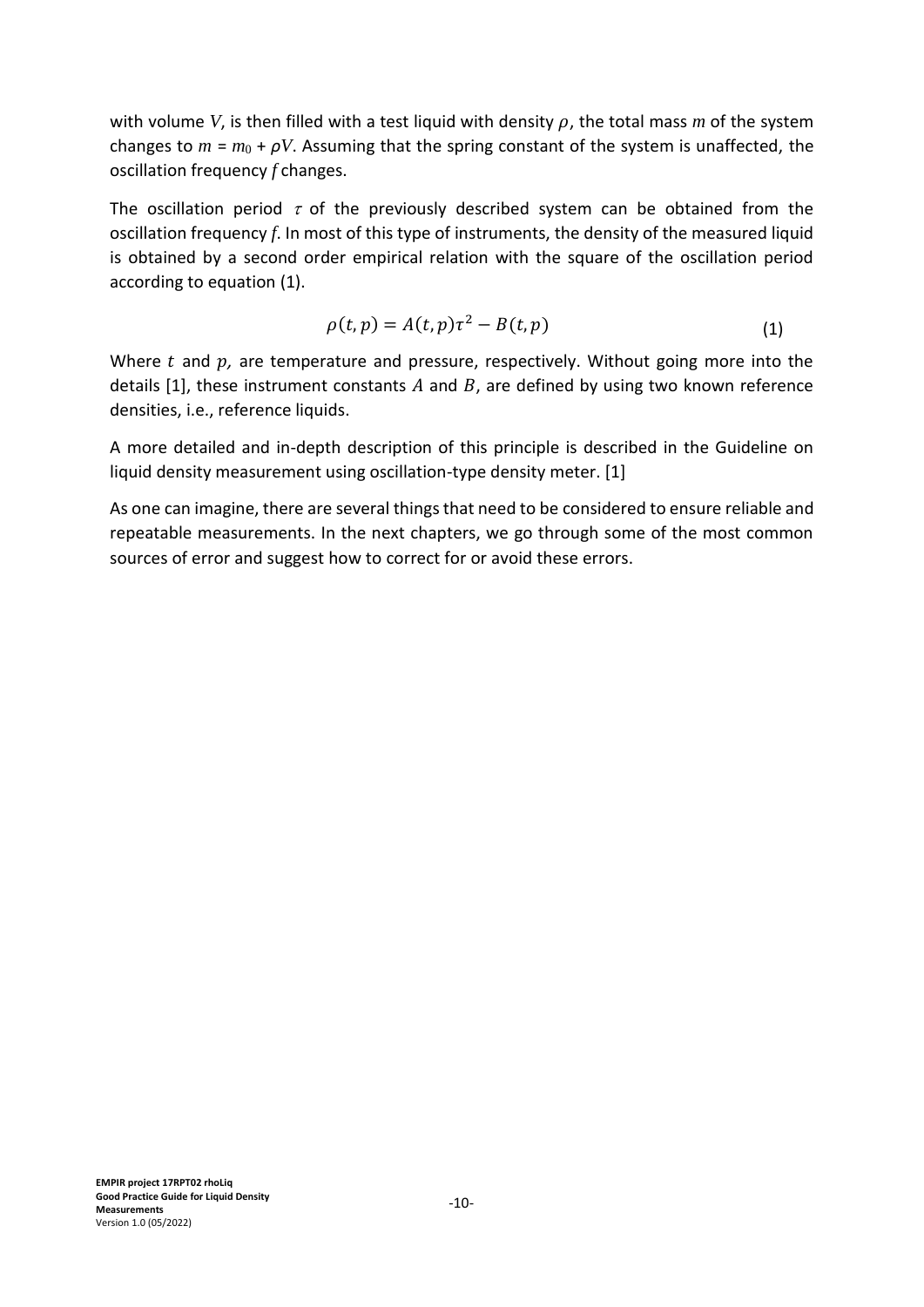# <span id="page-11-0"></span>3 Sample preparation

All the samples and (certified) reference materials (CRMs/RMs) is recommended to be stored in a dark and cool place, lower than 20 °C, if not otherwise specified by the producers. To ensure the stability of the liquids, it is also recommended to avoid temperature cycling as much as possible.

One of the most important things while performing this type of measurements is to know your samples. First and foremost, the samples can be harmful to health and environment, or harmful to the instruments. Getting to know the sample by reading the material safety datasheet (*MSDS*) and following the guidance of the MSDS is the first step.

To know the samples is also relevant since (the material of) the measuring cell needs to be resistant to the sample. Usually, these tubes are made of borosilicate glass which tolerates quite large variety of liquids, however care needs to be taken with liquids that can be slightly more aggressive, such as solutions containing acids.

In addition, the sample also need to be removed from the instrument after the measurements are done. It might sound like a trivial problem, however if the wrong solution is used to clean the instrument afterwards, in the worst case, the sample can harden and damage the instrument beyond repair. The best way to avoid this is to have a small amount of the sample on a glass plate (or metal, depending on the design of the instrument) and try different cleaning solutions. Usually, it is beneficial to use two solutions, the first to remove the sample and the second to remove the first cleaning solution. The second solution should also be easily evaporated, and therefore, it is usually either alcohol or acetone.

#### <span id="page-11-1"></span>3.1 Syringes

Usually, the sample liquid is transferred to the measuring cell with the help of syringe. This means again that the syringe should be made of a material that is not harmed by the sample, and which does not contaminate the sample. The most common syringes are plastic or glass syringes, depending on the properties of the sample. The general guidelines for syringes are [1]:

- **Plastic syringes:** For accurate measurements use 2 mL or 5 mL syringes unless a syringe holder is available. Do not re-use plastic syringes to avoid the risk of carryover. Please bear in mind that plastic syringes for medical purposes contain a lube to allow the plunger to easily flow, meaning that your sample (for instance, ethanol solutions ≥ 40 %V/V) can be contaminated if you do not clean the syringe prior to the use. For this purpose, ethanol can be used. Allow the syringe to dry completely before you use it.
- **Glass syringes (with glass, Teflon or metallic tip and plunger):** very useful for solvent liquids, like dodecane, ethanol and tetrachloroethylene. For sulfuric acid use an allglass syringe. Thorough cleaning of glass syringes is important before re-use. Usually, you can use the solvents used to clean the density meter cell to clean the syringe. Again, allow the syringe to dry properly before you use it. Keep in mind that glass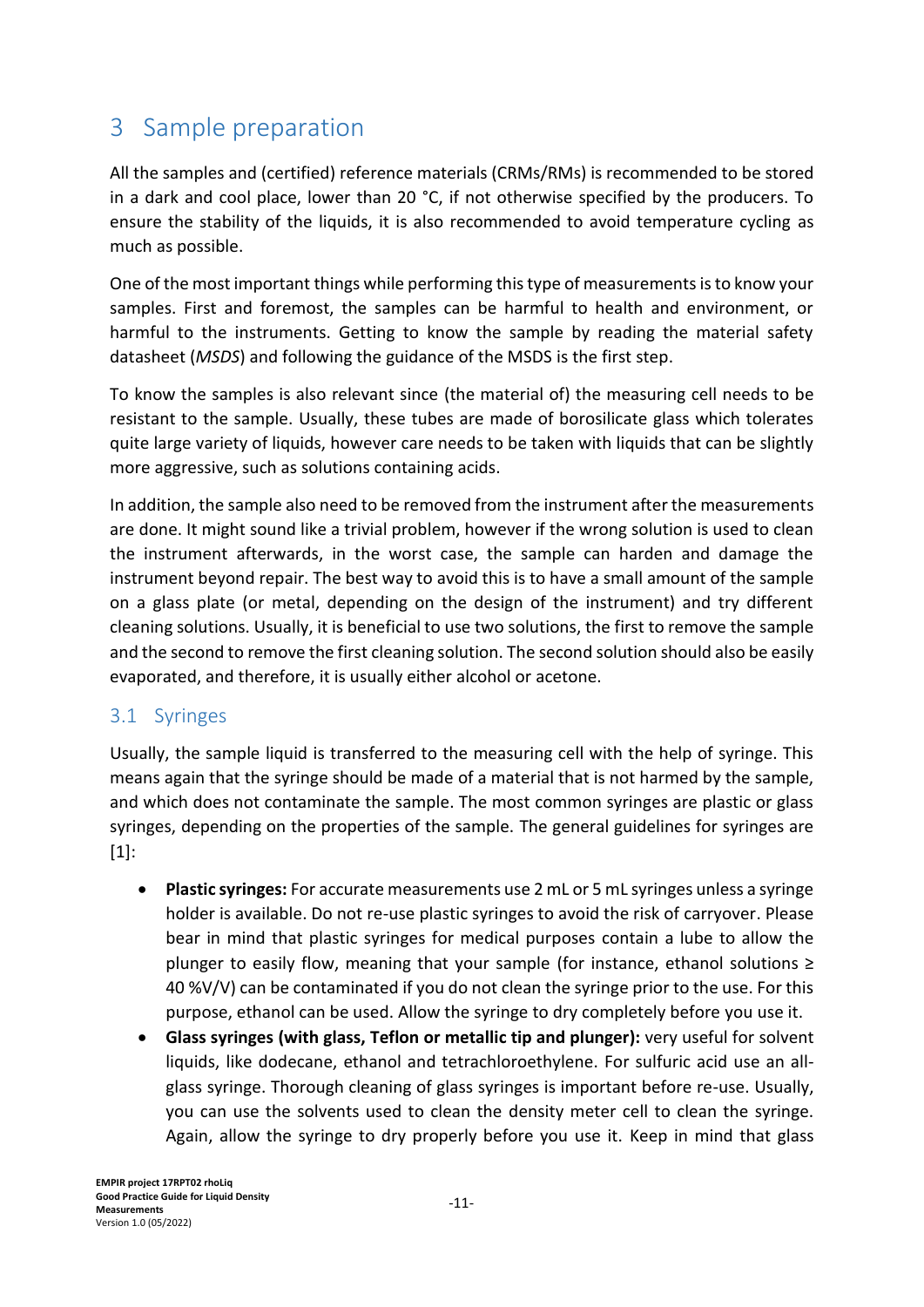syringes are much more expensive than the plastic ones, so you may reserve set of syringes by type of liquids (for instance: one set for water-based liquids and other for organic liquids). Be aware that glass syringes with glass plungers have no grip and your sample may be discharged by the effect of gravity.

The size of the syringe is important for accurate measurements. While more repetitions can be done without refilling or change the syringe, a larger syringe can cause stress to the measuring cell due to weight of the syringe. It is therefore recommended to not use syringes over 5 mL without a support accessory for the syringe.

#### <span id="page-12-0"></span>3.2 Degassing of the sample

After the safety side of liquids is taken care of, the next step is to find out how to prepare the sample. Different liquids require different type of preparation. The sample should be degassed, if (and only if) the purpose of the measurement is to measure a liquid without dissolved gases. Bear in mind that degassing will change the density and sometimes the composition of sample by losing its more volatile components. There are several methods for degassing liquids [1]:

- Degassing can be performed by stirring the sample vigorously or agitating the sample until no more bubbles occur. However, care must be taken that the stirring/agitation does not introduce gas into the sample. This way of degassing can be enhanced by pouring the sample through a paper filter after stirring.
- Using an ultrasonic bath until no more bubbles occur. Usually between 5 and 10 minutes.
- The liquid can also be heat up for several minutes (around 30 minutes if more you may risk losing your sample by evaporation) to remove dissolved air. For water, 80  $^{\circ}$ C is enough. After heating, the liquid should be poured into a clean flask with a lock. The sample needs to be let to cool down close to the measurement temperature, before transferring the sample into the measuring cell. Samples that can change composition during the heating should not be subjected to heat. **DO NOT BOIL FLAMMABLE LIQUIDS!**

With all these methods, the risk of evaporation and toxicity of the samples need to be considered. Always handle the samples according to the instructions in the MSDS.

Even if a sample is degassed, gases (air) can dissolve back to the sample while transferring the sample from the flask/container to syringe. Therefore, liquids like water can be left in the syringe to stabilize for 30 minutes before injecting the sample into the measuring cell. During this time, the remaining air gathers to small bubbles to the walls of the syringe and these bubbles can be "eaten" by a bigger bubble, which then can be pushed out of the syringe before injection.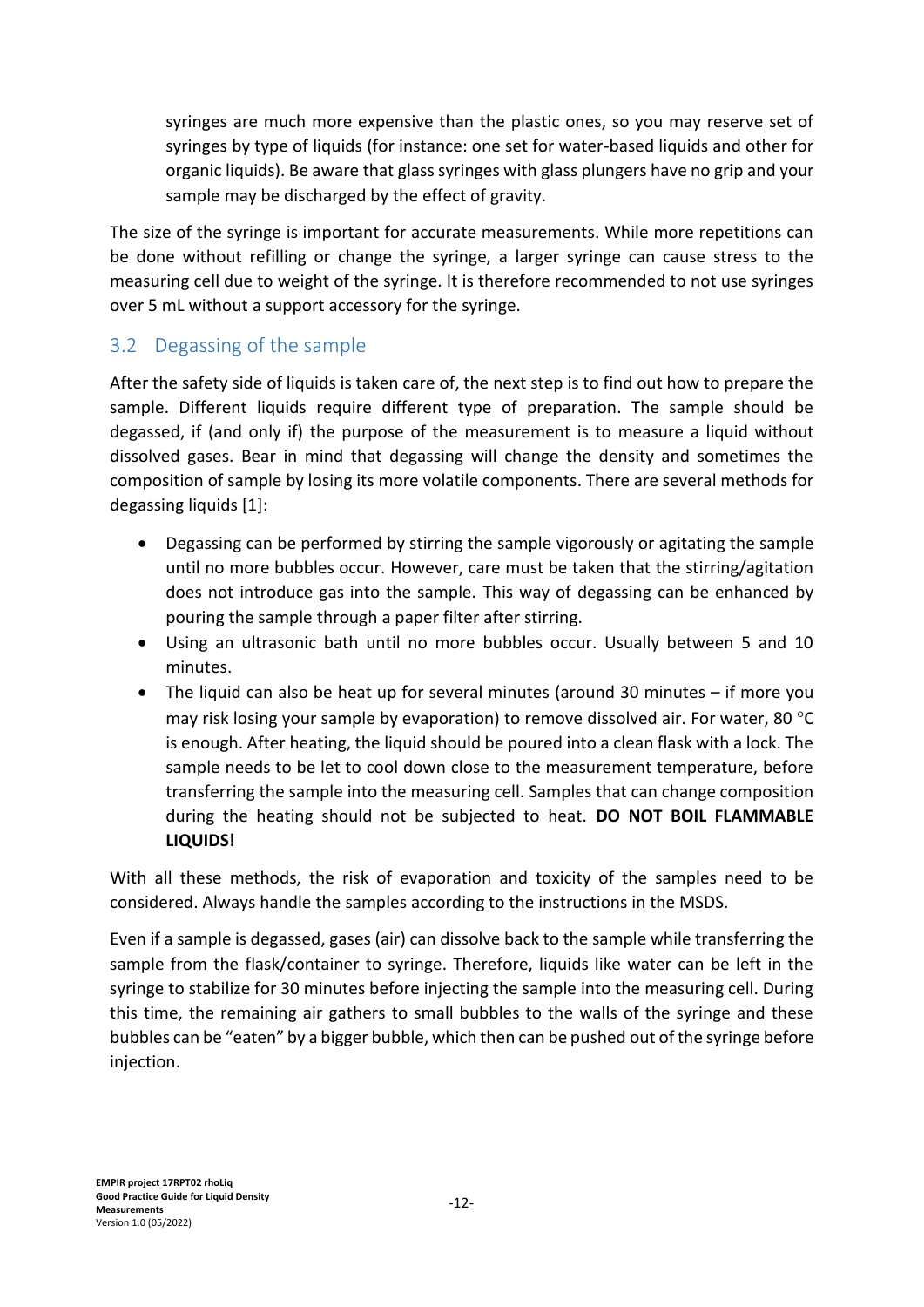#### <span id="page-13-0"></span>3.3 Samples with high viscosity

If the sample has a very high viscosity, it might be difficult to transfer the sample into the syringe and from the syringe to the measuring cell. In such cases, it is possible to pre-heat the sample to make it lower viscosity and easier to handle. However, a great care needs to be taken that the heating does not change the sample composition. It is also not recommended to go much above the measuring temperature.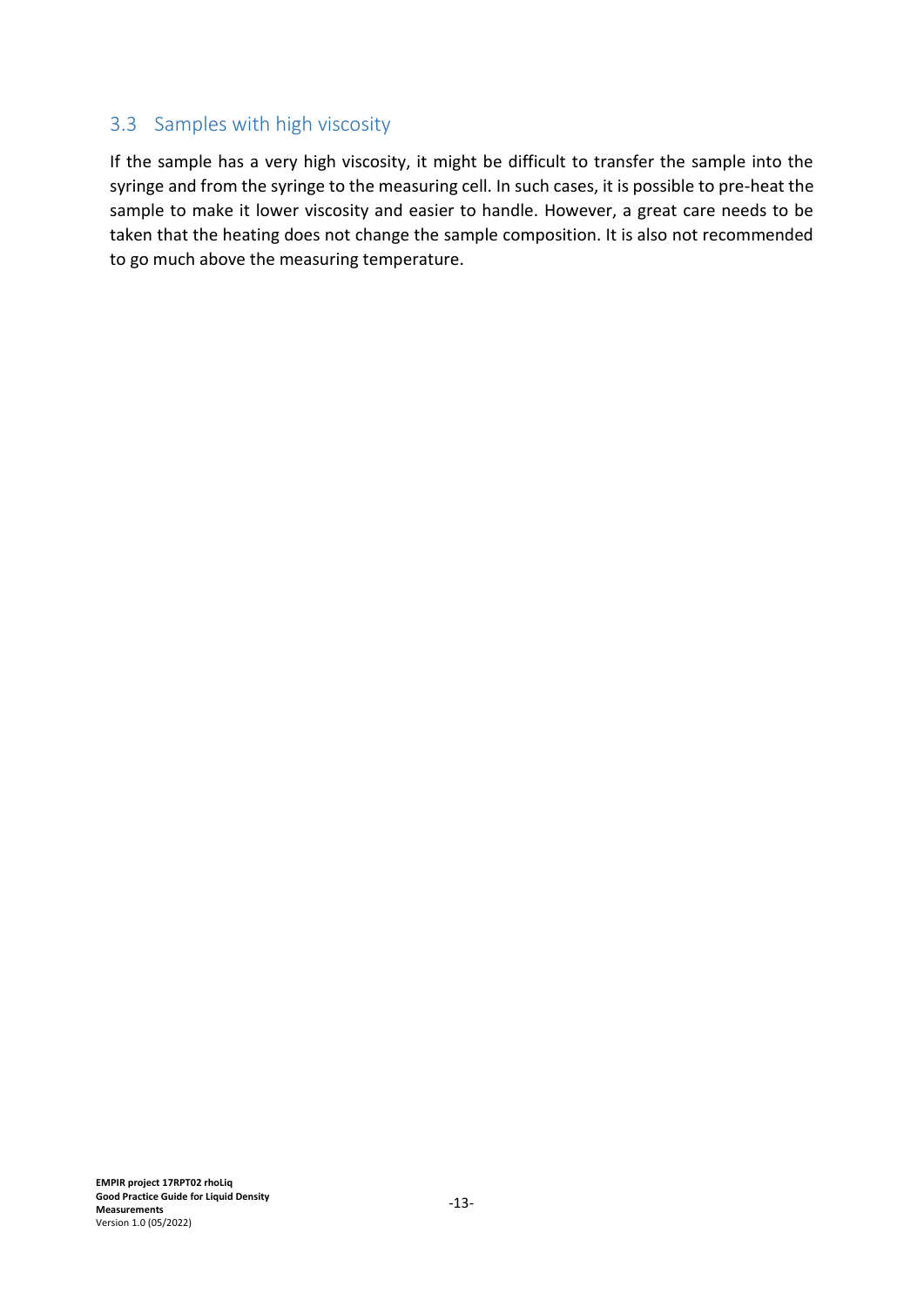# <span id="page-14-0"></span>4 Instrument preparation

As with all electromechanical instruments, the temperature of the device and its environment can affect the measurements. It is therefore recommended that the instrument is kept under stable environment and turned on few hours before starting the measurements. Also, the location of the instrument should be chosen carefully to avoid heaters, air conditioners or direct sunlight.

#### <span id="page-14-1"></span>4.1 Environment control

The environment should be as stable as possible during the measurements and inside the parameters given by the manufacturer. Usually these are around 20 °C and 30 – 60 %RH.

Limiting the exposure to dust and particles is also an important aspect. Each particle from the laboratory air that ends up into the sample, or into the measuring cell, will affect the measurement result and will contaminate the sample. The more accurate the measurement needs to be, the less dust and particles should be allowed in the air.

The air pressure is usually not controlled; however, it affects the density of the sample. For accurate density measurements, the air pressure should be measured, and a correction should be applied to the indicated density reading. The magnitude of this correction will be dependent on sample's compressibility, that for this reason should be known.

#### <span id="page-14-2"></span>4.2 Water check

To ensure that the instrument is in condition to perform accurate measurements, it is important to perform water check at least every day before starting the measurements. This is important since it is possible that the natural oscillation frequency of the system or volume of the measurement cell changes over time. This drift can be caused by physical changes in the measurement cell, such as stress or that the measurement cell is not cleaned properly.

The method for the water check is usually given in the user manual of the instrument and it is best to follow the procedures given there. It is common to use bi-distilled or deionized, freshly degassed water for this purpose. The sample preparation and measurement for the water check should follow the same good practice as any other measurement that is performed with the instrument.

Even though the measurements can be done in a wide temperature range, the water check is usually performed at 20 °C. The producers also often suggest tolerance for the density check; however, it can vary depending on the need for accuracy. A common tolerance limit for example for soft drinks is  $\pm 1 \times 10^{-4}$  g/cm<sup>3</sup>. This means that if the result from the water check, performed with bi-distilled, freshly degassed water at 20 °C, needs to be between 0,9981 g/cm<sup>3</sup> and 0,9983 g/cm<sup>3</sup>, otherwise the water check fails. See the user manual of the instrument for how to set the tolerance for water check. [5]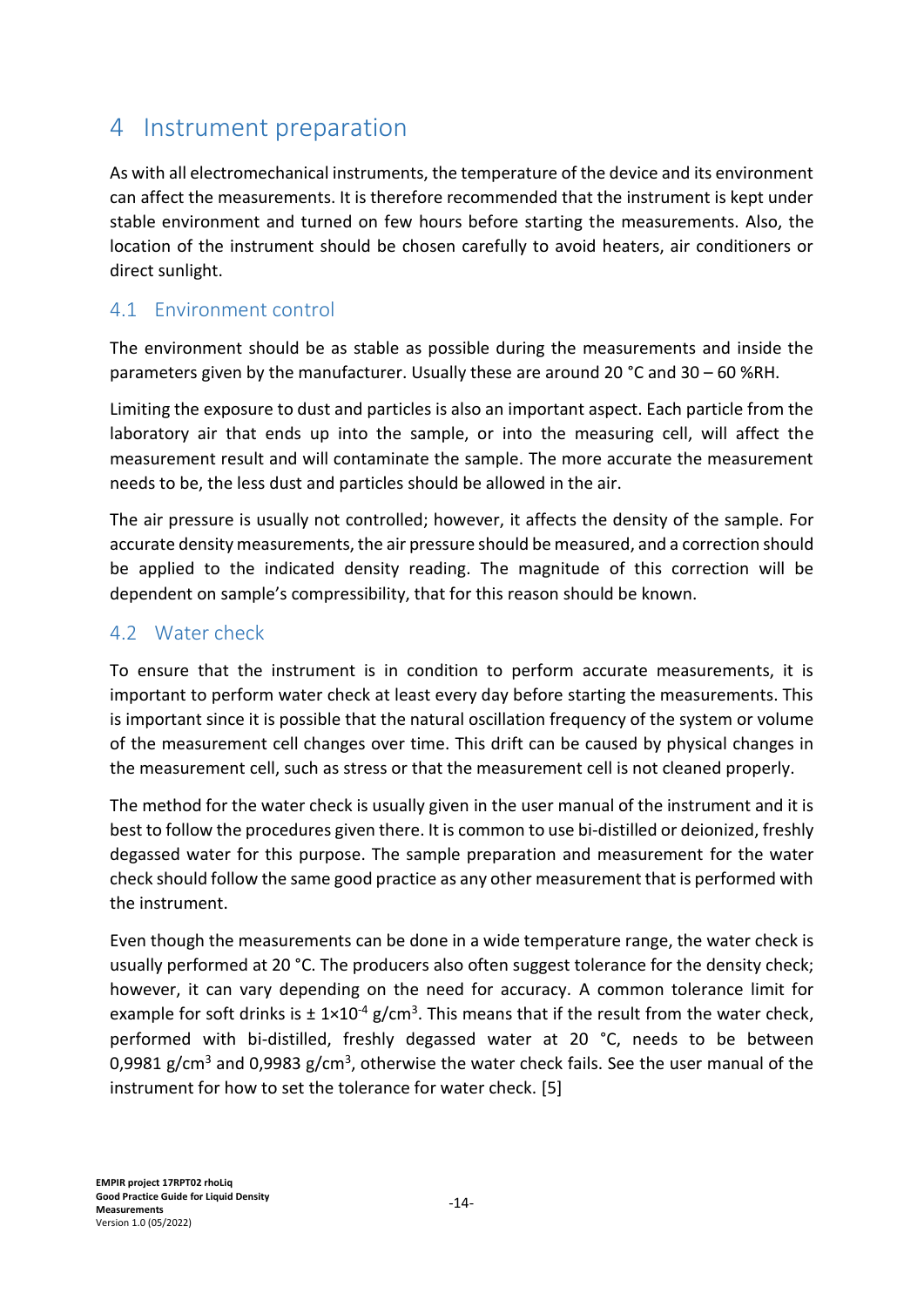One of the most common reasons for a failed water check is insufficient cleaning or the quality of the water that is used for the water check. Therefore, the first stage after a failed water check is to run the water check with a new sample of freshly degassed bi-distilled (or ultrapure) water at 20 °C. The use of a new clean syringe and flask may be also advisable, as they can be contaminated, and therefore causing these differences of the water density results. If the water check fails again, then proceed to clean and dry the measuring cell and perform the water check again. If the water is pure and fresh, the cell is clean and the water check fails, an adjustment is needed. [1], [5]

#### <span id="page-15-0"></span>4.3 Air and water Adjustment

Adjustment of the instrument should be performed only if the water check fails and it is made sure that the measuring cell is clean. When the adjustment is performed, the instrument constants *A* and *B* in equation (1) are changed, and therefore, unnecessary adjustments can cause inconsistent or incomparable results.

The adjustment should be performed according to the producer's procedure. This is usually done with air and bi-distilled or deionized, freshly degassed water. The new values for the instrument constants should be stored, either in the instrument itself, or in a separate logbook. This information can be used to monitor the instrument and discover possible problems or identify special situations that cause a drift in the system. [6]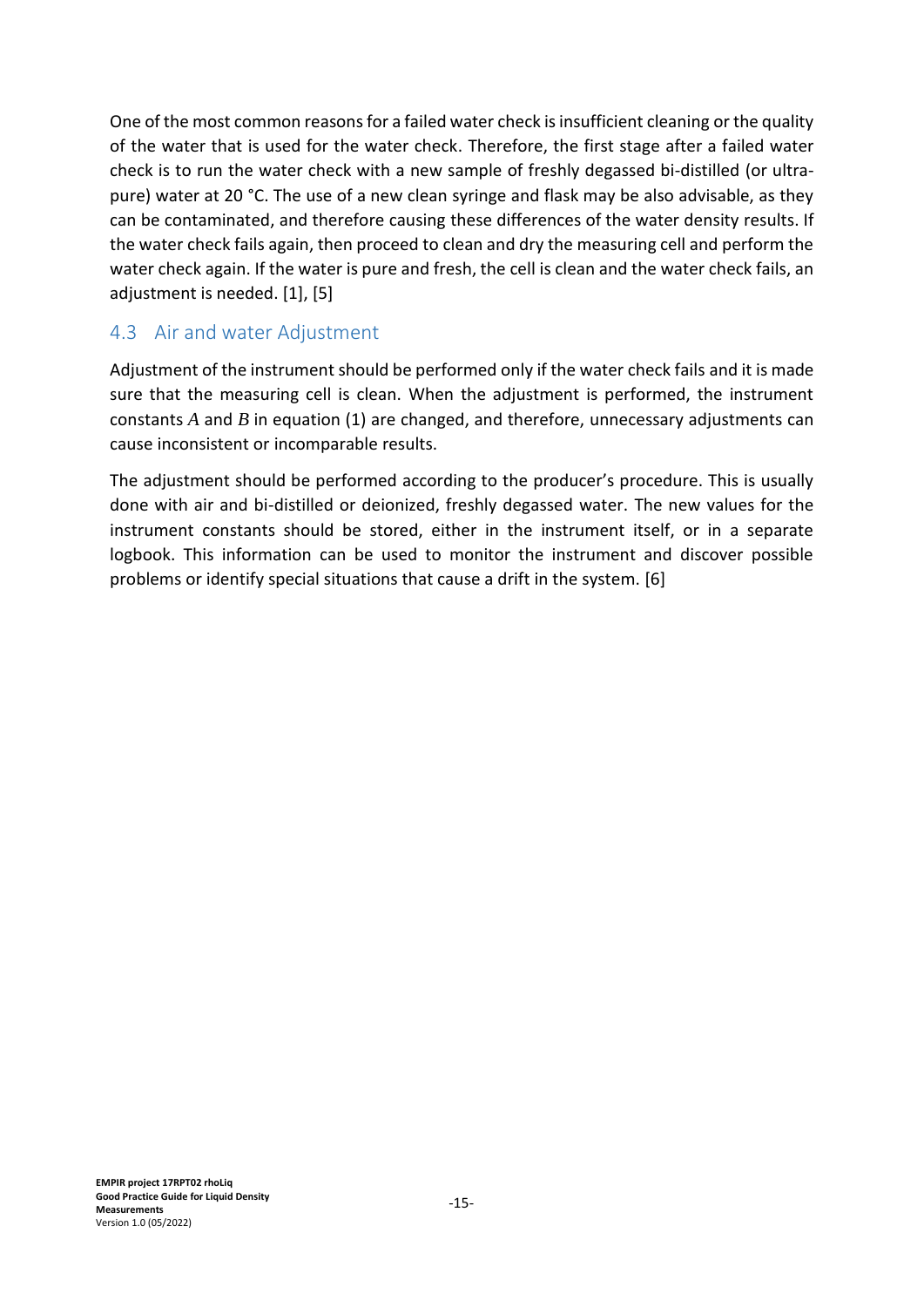# <span id="page-16-0"></span>5 Measurements

All measurements are subjected to random and systematic errors. For good measurements, both types need to be considered. In this chapter we go through some of the most common sources for both random and systematic errors.

An example of a very simplified measurement procedure can look something like:

- 1. Water check -> Needs to pass. If not, see chapter 4.2 and 4.3;
- 2. Make sure the right cleaning agents (1 and 2) are available;
- 3. Sample preparation according to the needs;
- 4. Sample injection to the measuring cell (make sure to use a proper syringe and when inserting the sample, ensure that you have an un-interrupted sample column from the inlet to the outlet of the measuring cell – make sure that there are no air bubbles);
- 5. Temperature stabilization;
- 6. Measurement;
- 7. Inject at least 1,5 mL of new sample;
- 8. Repeat point 5 forward. Eventually change to new filled syringe if needed, until there is enough data to meet the needs;
- 9. Cleaning the instrument with cleaning agent 1;
- 10. Cleaning the instrument with cleaning agent 2;
- 11. Drying the instrument by passing dry air (most of these instruments are supplied with a pump and a silica cartridge);
- 12. Check instrument, if failed, repeat points 9 to 12.

#### <span id="page-16-1"></span>5.1 Injection of the sample

The filling of the measuring cell with the sample causes a random error. Each operator injects the sample slightly differently. Variations comes from, for example: the force applied when inserting the syringe into the measuring cell entrance and the rate of injection. These can vary also in measurements performed by the same operator.

These types of errors cannot be eliminated without automatization of the sample injection and measurements. However, these can be minimized by training and good procedures:

- Use consistent and just enough force to insert the syringe;
- Press the plunger smoothly and slowly without stopping, when injecting the sample into the measuring cell.

Inserting the syringe into the entrance of the measuring cell with too much force can cause stress in the measuring cell. This stress can be seen in accurate measurements and relaxation time of several hours, up to days can be required for the measuring cell to relax back to normal state.

Also, choice of the right size and type of accessories (syringes, hoses, waste container etc.) can help to reduce the variations due to operator.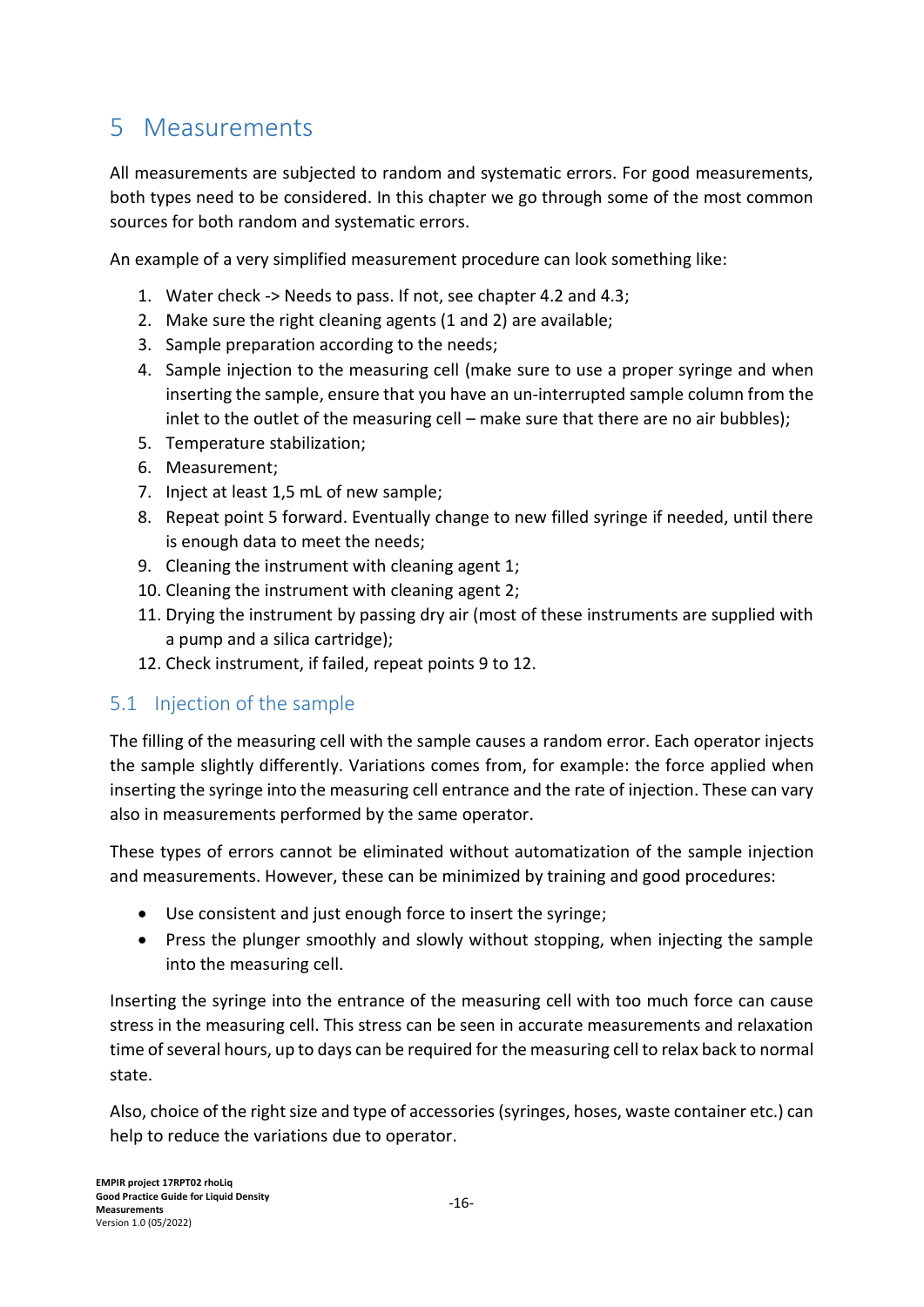For most liquids, viscosity is decreasing when the temperature of the liquid increases. The same applies here as for the sample preparation. The sample can be heated up before injection to reduce the viscosity and making the sample easier to handle. However, care needs to be taken to avoid permanent changes of the sample due to the heating.

#### <span id="page-17-0"></span>5.2 Bubble control

Right after the injection, the measuring cell should be checked for possible air bubbles. Bear in mind that air bubbles, besides being elastic, will also reduce the actual volume of the sample and therefore causes a random error in the measurement. If there is a bubble in the measuring cell, a new sample should be injected. However, not all the liquids are equally prone to bubble formations. If you want the density of a water sample above 40  $\degree$ C you need to degas it. otherwise it will be impossible to measure it without the formation of air bubbles.

The bubble formation is greatly reduced with a proper degassing of the liquid and if the sample has had enough time to stabilize in the syringe. Also, slow, and stable injection rate reduces the bubble formation. Injection temperature slightly above the measurement temperature decreases the chance of bubble formation during stabilization time [1].

#### <span id="page-17-1"></span>5.3 Temperature stabilization

The density measurements are always performed at specific temperatures, even if it is "room" temperature. When the sample enters the measuring cell, it always has slightly different temperature than the target temperature. This is due to air temperature being different than the measuring cell temperature, the hand of operator who touches the syringe are warmer than the measuring cell temperature and so forth. Also, the temperature is typically controlled by a Peltier element, which has a controller. This type of heaters/coolers tends to overshoot the target temperature and then slowly oscillate towards the target temperature.

Since density is a function of temperature, more accurate results are obtained if the sample has enough time to stabilize. So, the stabilization time varies depending on the temperature difference between the injected sample and the temperature where measurement is performed. However, for accurate measurements, the stabilization time should be at least 30 minutes, but can be up to 24 hours.

However, portables density meters do not possess such Peltier elements that allow to set the sample at the target temperature. In these situations, you may cool down the sample by using ice bath or heating up the sample with a hot water bath and leave the sample to reach the desired temperature inside the density meter cell. Other possibility is to know (and or determine) sample's temperature coefficient and to correct the density values to the target temperature afterwards. Some density meter models allow to insert this value and give the density results already at the desired temperature.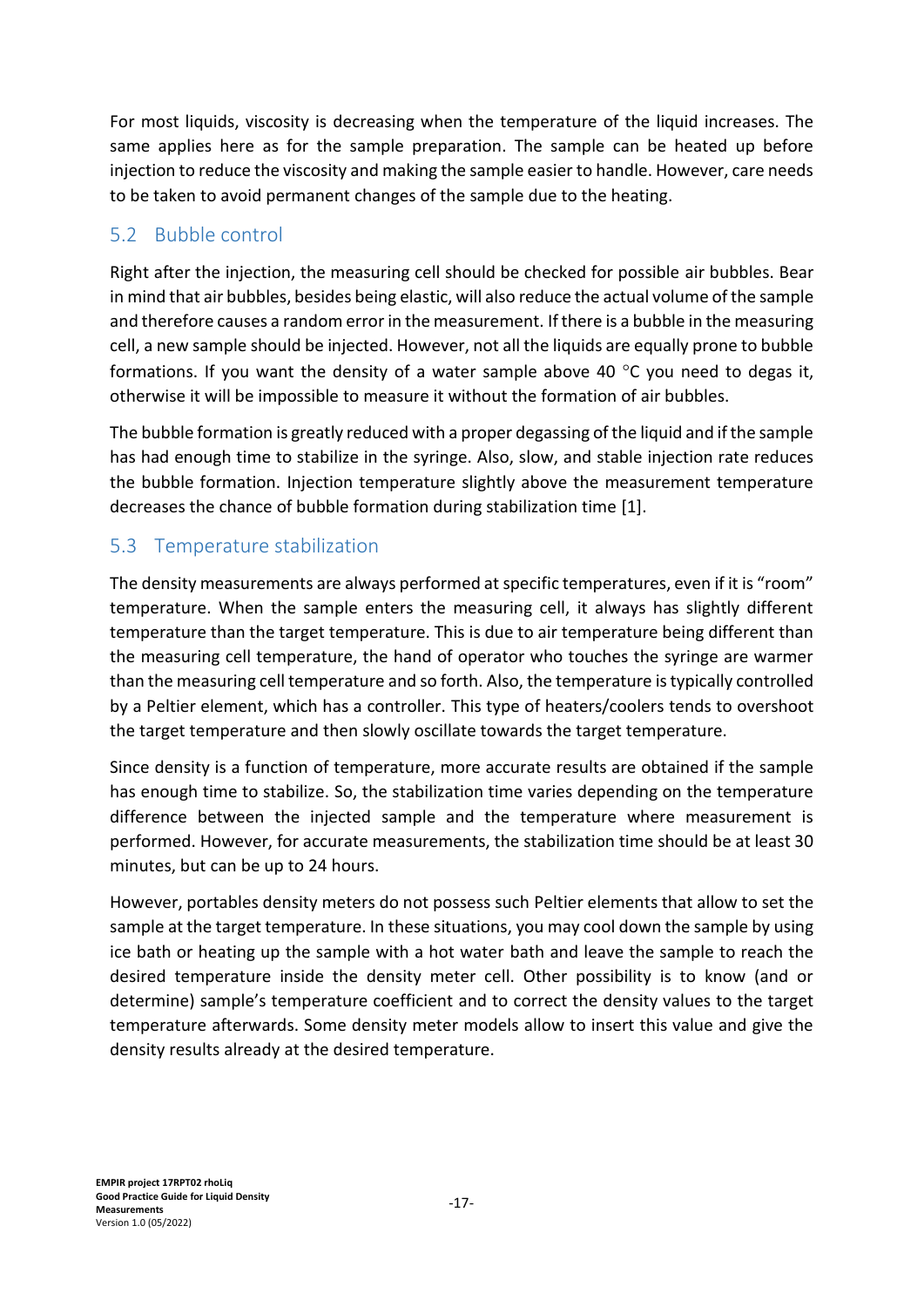#### <span id="page-18-0"></span>5.4 Non-Newtonian Liquids (Viscoelastic samples)

Viscoelastic materials are always showing viscous and elastic behavior simultaneously. The viscous portion behaves according to Newton's law and the elastic portion to Hooke's law. So, depending on their rheological behavior, viscoelastic materials may behave as viscoelastic liquids or viscoelastic solids. The viscoelastic properties of a fluid can influence the resonant frequency of the oscillator of a vibrating tube density meter. On the one hand, additional harmonic forces act on the oscillator due to the elastic portion of the fluid, leading to an apparent increase in the elastic constant of the oscillator  $(\Delta k)$  (Figure 3). On the other hand, the viscous portion of the fluid leads to an increase in the inert mass  $(\Delta m)$  of the oscillator due to the movement of the fluid layers in the boundary layer which is in phase with the oscillator (Figure 3).



*Figure 3 Causes of the viscoelasticity effects in density measurements performed with oscillation-type density meters (adapted from [4])*

Several studies found that the viscosity calibration curve performed with Newtonian samples should not be used for non-Newtonian liquids, as it does not account for the elasticity effects (that will lead to density decreasing by attenuation of viscous damping by the elastic part). It is advisable to use an alternative density measurement method, such as hydrostatic weighing or pycnometer to be used as reference method.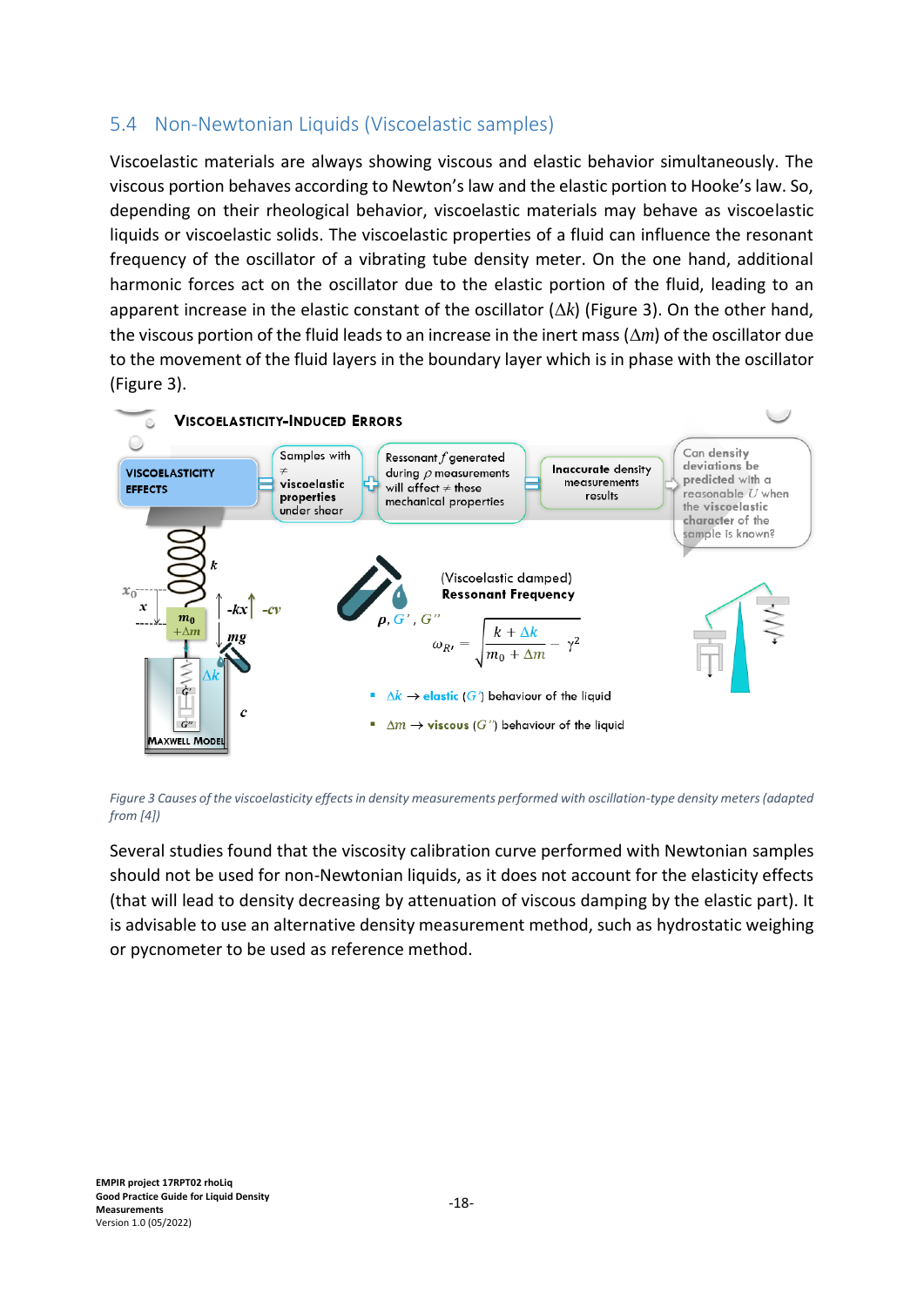# <span id="page-19-0"></span>6 Cleaning the instrument

One of the most important good practices in liquids density measurement is to keep your instrument clean. In accordance with Chapter 3, cleaning of the instrument starts already at the sample preparation by making sure that the cleaning agents available can remove the sample from the measuring cell. When the cleaning agents are chosen, one needs to find out if the cleaning agents can be disposed into the same waste or should they be collected separately.

Two different cleaning agents should be chosen; the first one to remove the sample residuals and the second one to remove the residuals from the first cleaning liquid. The second one should also be volatile to help the drying process of the measuring cell.

The following cleaning process is suggested:

- Pass 3 x 10 mL of the cleaning agent 1 through the measuring cell. Purposefully introducing bubbles increases the effectiveness for the cleaning due to greater abrasiveness;
- Pass 3 x 10 mL of the cleaning agent 2 through the measuring cell. Purposefully introducing bubbles increases the effectiveness for the cleaning due to greater abrasiveness;
- Dry the measuring cell at least for 10 minutes by passing dry and clean air through the measuring cell. Usually, the instruments have an integrated pump for this purpose;
- Measure the air density to verify that it agrees with air density. Reference value for air density is 0,001199 g/cm<sup>3</sup> for 20 °C and 1013,25 mbar. However, corrections need to be applied if temperature and pressure deviates from these values. Water check can also be performed. If so, follow the guidelines for water check;
- If the air density check, or water check fails, pass ethanol through the measuring cell and dry and test the system again.

There are some general guidelines for the choice of cleaning liquids, however it is good practice to test the cleaning agents before inserting the sample into the measuring cell. This is easily done by having a drop of the sample on the surface of a piece of glass (e.g., microscope slide) and rinsing the glass with the chosen cleaning agent. It is important to rinse only, no physical agitation or abrasion. The cleaning agent is suitable if the glass becomes clean by rinsing only.

The best cleaning agents are often liquids that are similar to the samples and some general suggestions can be found in Table 1. Following this rule, the best cleaning agents for aqueous (polar) samples are polar liquids like water, alcohol, and acetone. For organic samples like oils, fuels and lubricants, organic liquids such as petroleum naphtha, petroleum ether, toluene and n-nonane can be used.

In some cases, to remove the sample, it might be necessary to replace first cleaning agent with several cleaning cycles with alternating cleaning agents. This can be the case with some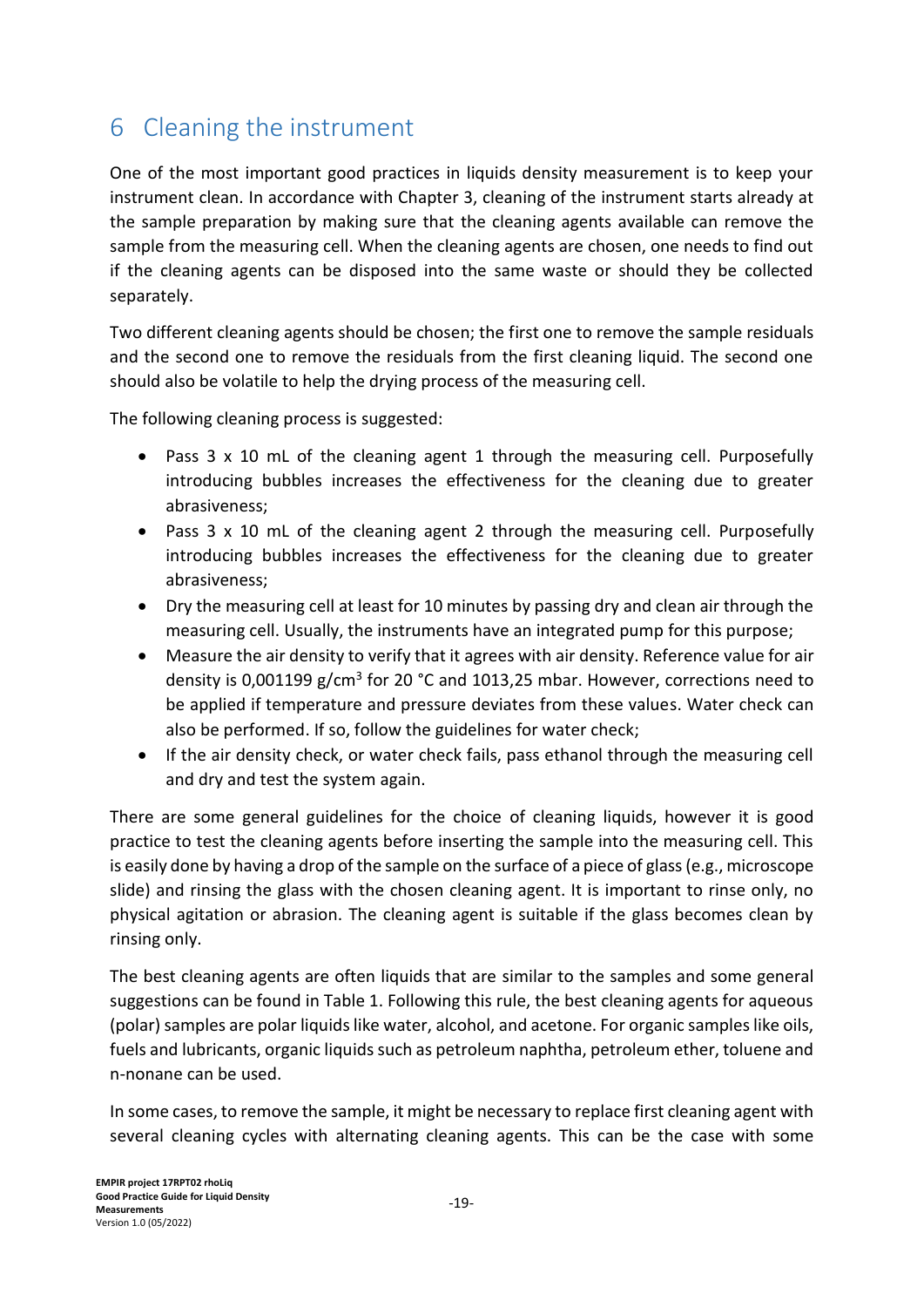samples that are mix of organic and aqueous components, such as mayonnaise. The same rules apply and an aqueous and organic cleaning agents are alternated after which the "Cleaning Agent 2" is used after the sample is completely removed.

| Sample                                       |                         | <b>Cleaning Agent 1</b>                          | <b>Cleaning Agent 2</b> |  |
|----------------------------------------------|-------------------------|--------------------------------------------------|-------------------------|--|
| Hydroalcoholic<br>Solutions                  | Without organic content | Alcohol                                          | Alcohol                 |  |
|                                              | With organic content    | Ultrapure water, enzymatic<br>Alcohol<br>cleaner |                         |  |
| Hydrocarbons                                 |                         | Petroleum ether                                  | Acetone                 |  |
| Sugar solutions (sucrose, glucose, fructose) |                         | Ultrapure water                                  | Alcohol                 |  |
| <b>Fat solutions</b>                         |                         | Petroleum ether                                  | Alcohol                 |  |
| Sugar and fat solutions                      |                         | Ultrapure water, enzymatic<br>cleaner            | Alcohol                 |  |

|  | Table 1 General guidelines for cleaning agents according to the type of sample, taken from [1]. |  |
|--|-------------------------------------------------------------------------------------------------|--|

Even though the Table 1 gives the general suggestions, there are some cases where one needs to be very careful. For example, samples containing proteins should never be cleaned with alcohol since the alcohol can cause denaturation of the proteins causing the proteins to coagulate and precipitate to the glass walls of the measuring cell.

It is not usually necessary, however, when water is chosen as the Cleaning Agent 1, the effectiveness can be increased using standard laboratory cleaners. If some proteins have been building up on the surface of the measuring cell during, for example prolonged measurements of beer wort, enzymatic cleaners can be used. Always follow the instructions of the manufacturer concerning dosage and duration of application, if used.

Any "heavier" cleaning should be used with care. For example, strong alkaline lab cleaners (pH over 10,5) can cause etching of the glass surface upon prolonged exposure and at higher temperatures. If you must use strong alkaline lab cleaner, keep the exposure short and below 25 °C.

When measuring paints and varnishes, some pigments may stick to the wall of the measuring cell. One proven cleaning method is to pass a solvent mixture through the cell by using a water jet pump, for example. If there is a valve in the suction line upstream of the density meter through which air can also pass, the cleaning effect will be particularly intense owing to the air entrained. Some pigments still may remain in the cell. [1]

It is recommended to avoid the use of very aggressive substances and they should be used as a last resort, if at all due to the risks for both the instrument and health. For example, hydrofluoric acid etches glass and hence, can damage the measuring cell. Chromic acid, which used to be popular cleaning agent, is a risk to health due to its high carcinogenic potential.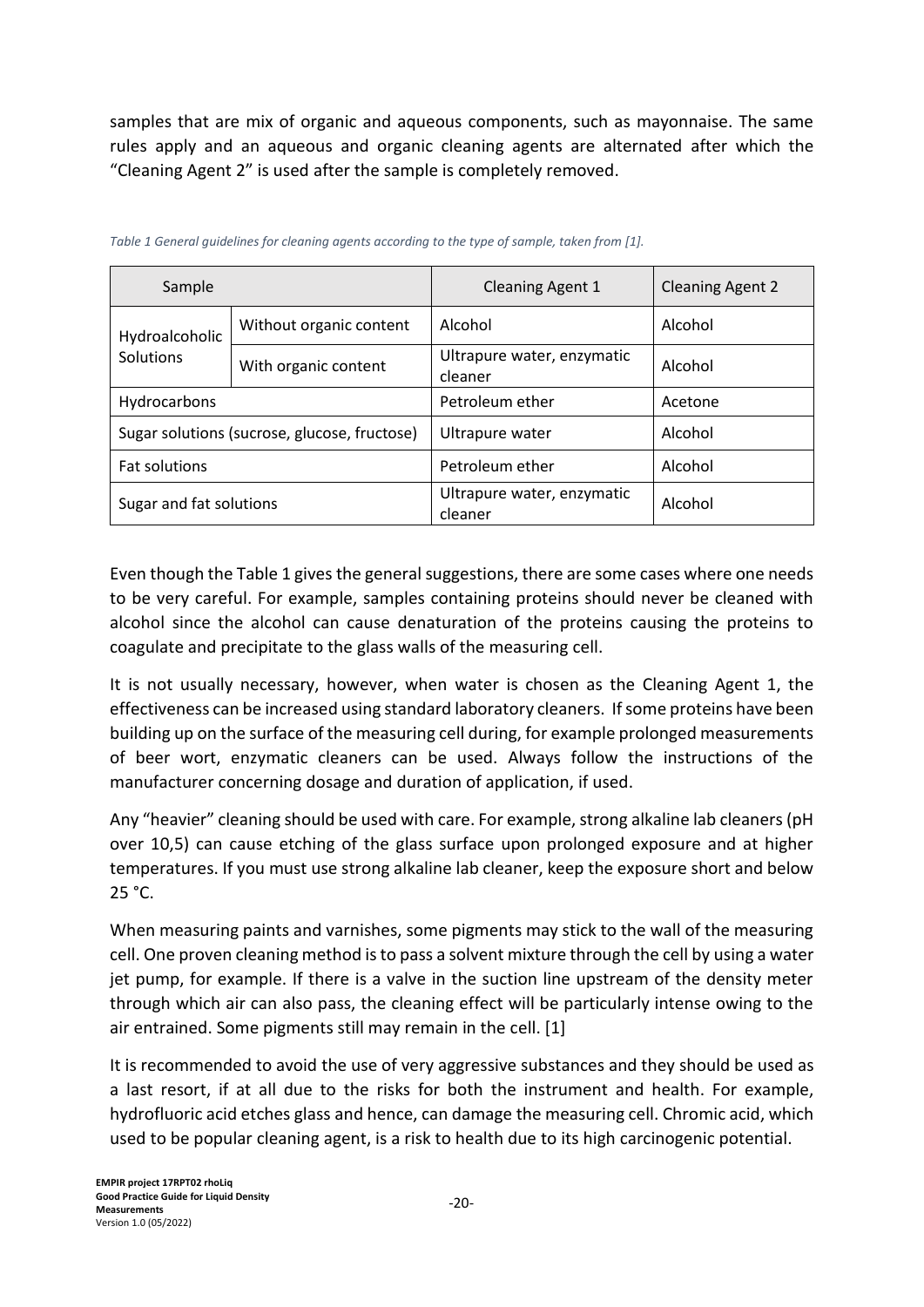# <span id="page-21-0"></span>7 Results

The result on the display of an oscillation-type density meter is not necessarily the most exact, and some corrections may need to be applied. We go through the most common corrections in the chapter below. A more detailed explanations of the corrections can be found in [1].

#### <span id="page-21-1"></span>7.1 Applying Corrections

To obtain the actual density of the sample from the display reading on the oscillation-type density meter, the equation (2) is used. [1]

$$
\rho(t_0, p_0) = [\rho_{mean}(t, p) - \varepsilon_{MS}] \cdot [1 + \alpha_{fluid}(t - t_0)] \cdot [1 - \gamma_{fluid}(p - p_0)] + \varepsilon_{res} + \varepsilon_{rep} + \varepsilon_{Rep} + \varepsilon_{fluid}
$$
\n(2)

Where:

- $\bullet$   $\rho(t_0, p_0)$ is the density value at the target temperature,  $t_0$  and target pressure,  $p_0$ .
- $\rho_{mean}(t, p)$  is the mean measured density value, at measured temperature, t and measured pressure,  $p$ .
- $\varepsilon_{MS}$  is the measurement error related with the measuring system, including the error due to: density indication  $\varepsilon \rho$ ; temperature  $\varepsilon t$ ; pressure  $\varepsilon p$ ; viscosity of the sample  $\varepsilon \eta$ ; viscoelasticity of the sample  $\varepsilon VE$ . Correction for this error is achieved by performing a calibration with certified reference materials (CRMs).
- $\varepsilon_{res}$  is the error due to the finite resolution of the device. This error has zero average value but has a contribution value in uncertainty.
- $\varepsilon_{ren}$  is the error due to the repeatability of the device. This error has zero average value but has a contribution value in uncertainty.
- $\varepsilon_{Ren}$  is the error due to the reproducibility of the device. This error has zero average value but has a contribution value in uncertainty if known.
- $\varepsilon_{fluid}$  is the deviation coming of the unknown air saturation of the liquid and other features that may affect density.
- $\alpha_{fluid}$  is the cubic thermal expansion coefficient of the liquid.
- $\gamma_{fluid}$  is the isothermal compressibility of the liquid.

Depending on the required accuracy of the measurement, some of the terms in the equation 2 can be negligible and may be omitted.

#### <span id="page-21-2"></span>7.1.1 Temperature

It is not always possible to measure the sample at exactly the correct temperature, and therefore the correction term  $\left[1+\alpha_{fluid}(t-t_0)\right]$  in equation (2) is used scale the measured density to the density at the target temperature. However, this requires that the cubic thermal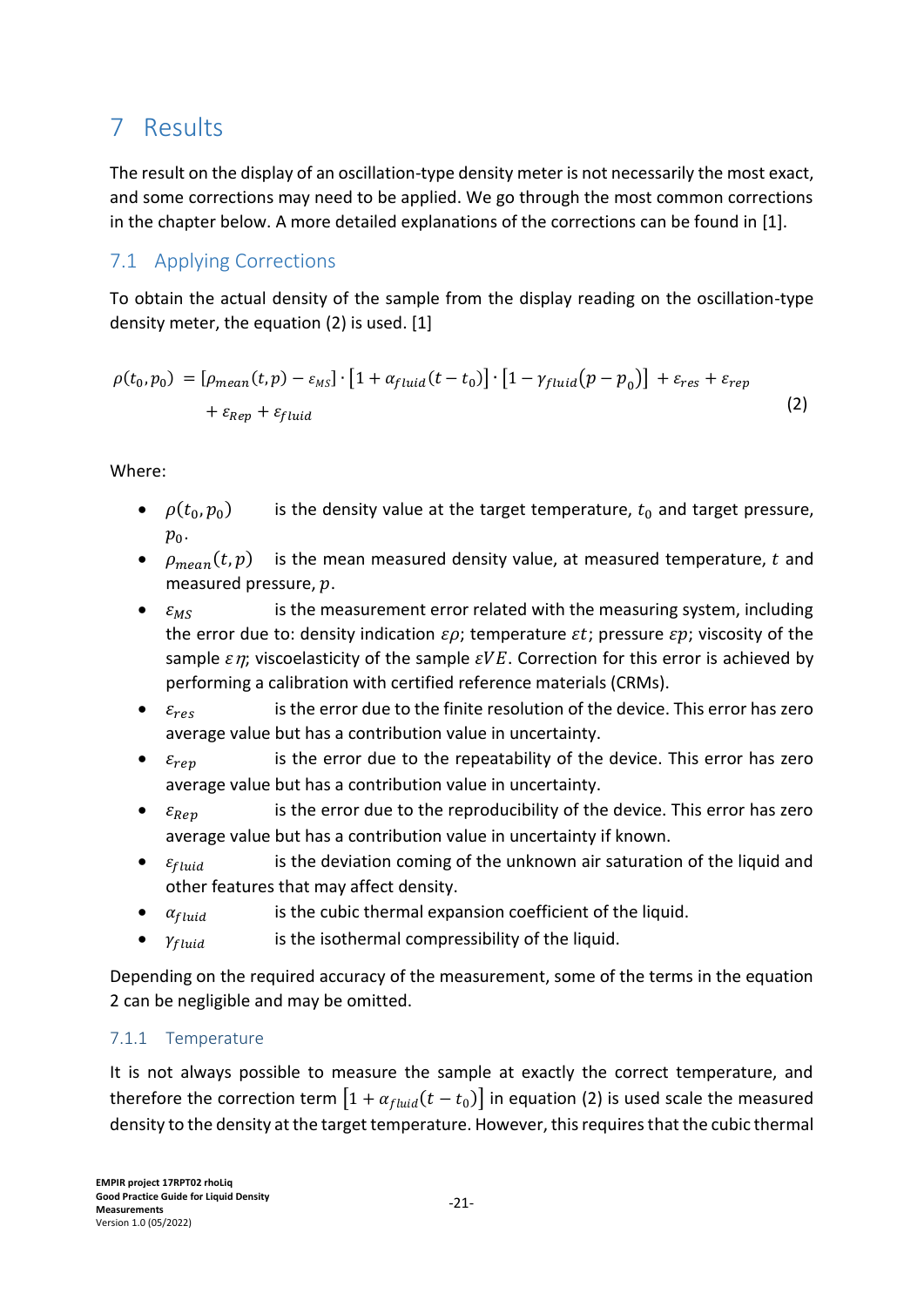expansion coefficient ( $\alpha_{fluid}$ ) of the sample is known or determined by means of equation (3), by knowing the density of the sample at two temperatures  $(t_0$  and  $t)$ .

$$
\alpha_{fluid} = \frac{\rho(t) - \rho(t_0)}{t - t_0} \rho(t_0)^{-1}, \text{ in } {}^{\circ}C^1
$$
 (3)

#### <span id="page-22-0"></span>7.1.2 Pressure

Since the pressure is not usually controlled in laboratories, or in the measurement cells, the error due to pressure deviation from the reference pressure 1013,25 mbar needs to be corrected. This is done by the term  $\left|1-\gamma_{fluid}(p-p_0)\right|$  in the equation (2). In a similar fashion this requires that the isothermal compressibility ( $\gamma_{fluid}$ ) of the sample is known. This is highly sample dependent, however just for a reference, the density deviation of water between 970 mbar and 1013,25 mbar is approximately 0,002  $kg/m<sup>3</sup>$  [1]. If it is practically possible, the isothermal compressibility can be calculated from equation (4).

$$
\gamma_{fluid} = \frac{\rho(p) - \rho(p_0)}{p - p_0} \rho(p_0)^{-1}, \text{ in mbar}^{-1}
$$
 (4)

#### <span id="page-22-1"></span>7.1.3 Viscosity

High viscosity of the sample causes an extra dampening of the oscillation, and therefore the measured density is an overestimation. Many of the current oscillation-type density meters on the market, has some preinstalled algorithms that can be used to correct the results. See the user manual from the manufacturer to see more details on the specific correction methods. [1]

If a specific viscosity range is interesting, it is possible to derive algorithms to calculate the correction for the viscosity when the instrument is being calibrated with viscous CRMs with known value for both density and viscosity. [1]

In density indications without viscosity correction, it can be found a linear relation between the density deviation  $\Delta \rho$  and the squared root of the dynamic viscosity  $\sqrt{\eta}$  up to a maximum of around 365 mPa.s, and then a plateau where the density deviation reaches a maximum value, and it is no longer dependent on dynamic viscosity.

Bear in mind that the corrections and the plateau are dependent on the oscillator characteristic, so be sure to perform a proper calibration to your density meter if you need to obtain accurate density values.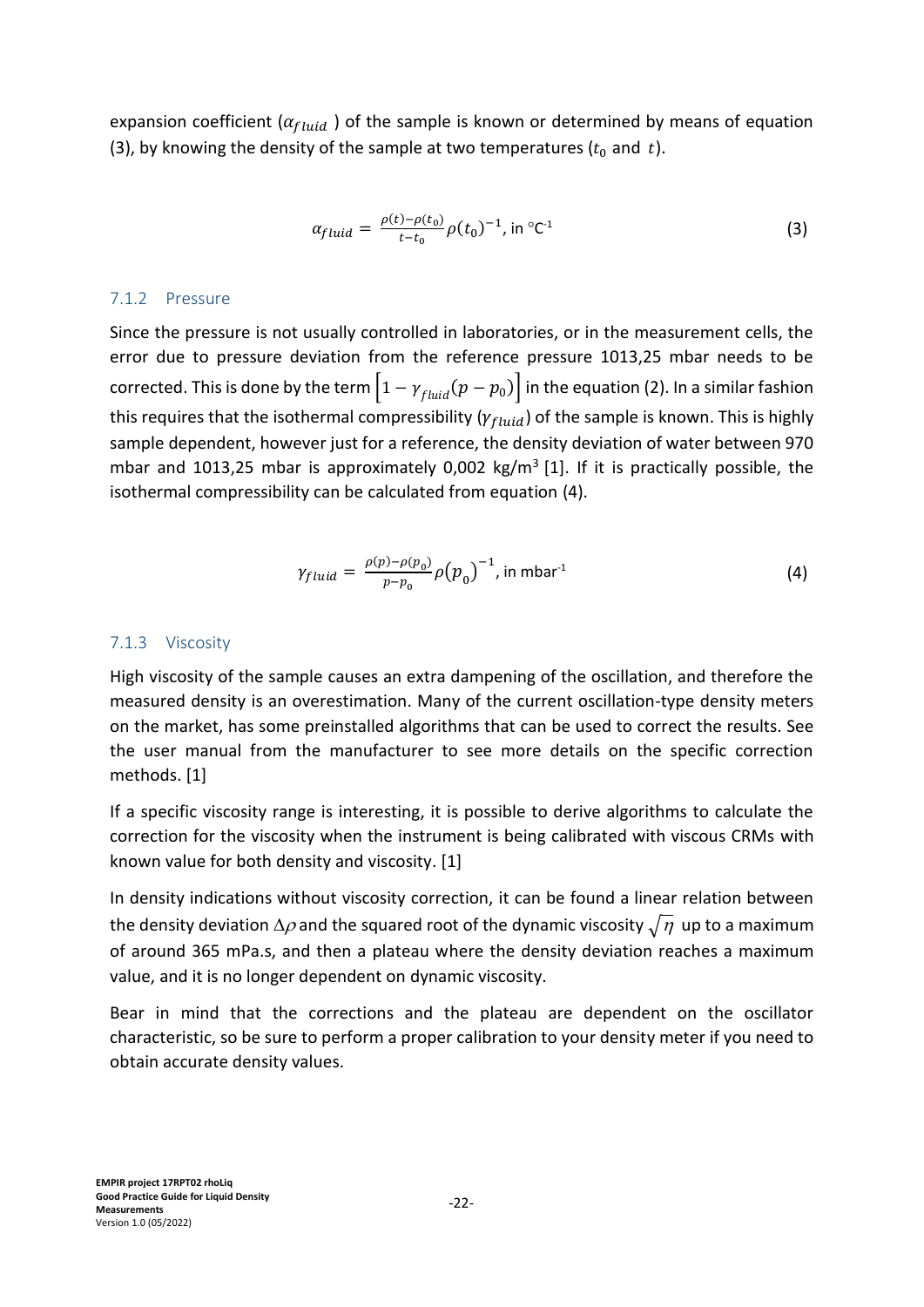#### <span id="page-23-0"></span>7.2 Uncertainty

One important part of a traceable measurements is the uncertainty of the measurement. The same way as every measurement has errors, every measurement has uncertainties. These uncertainties rise from small deviations of conditions and processes, which can not necessarily be controlled. The uncertainties are divided into two categories: Type A and B [7]. Type A uncertainty is based on the statistical evaluation of the measurement data itself, for example the standard deviation of the mean. The type B uncertainty includes the uncertainties that arise from all the conditions during the measurement and from the instrument itself. Examples for Type B uncertainty are resolution of the reading, environmental conditions, and uncertainty from the calibration of the instrument. However, these are only examples and the real uncertainty contributions need to be evaluated for each specific measurement method.

The measurement result itself is not a point, but a range where within the real result can be found with a certain probability, called confidence interval. In standard metrology, a ~95,5 % confidence interval (corresponds to *k* = 2) is usually used and the corresponding uncertainty is called expanded uncertainty, *U*. The expanded uncertainty consists of the combined uncertainty, *u*c, and a coverage factor, *k*:

$$
U = k u_{c}(y) \tag{5}
$$

where *y* is the quantity to be measured (measurand) [7].

However, the confidence interval used is dependent on the branch of industry. For example, medicine and health industry uses even higher confidence interval (~99,7 %, corresponds to *k =* 3), due to the severity of consequences in case of an error in the measurement.

The measurement result, *Y*, is reported as

$$
Y = y \pm U \tag{6}
$$

An example of an uncertainty budget for density measurement with oscillation-type density meter can be found in Table 2. The details of uncertainty analysis are not explained here, however, more details on the uncertainty can be found in [1], [7].

The size of the contributions mentioned in the Table 2 varies and since not all the measurements require the most accuracy, some of them can be neglected from the daily use uncertainty calculations. It is usually the few largest contributions that dominate the uncertainty; however, all the contributions should be evaluated and if a contribution is neglected, a justification should be provided.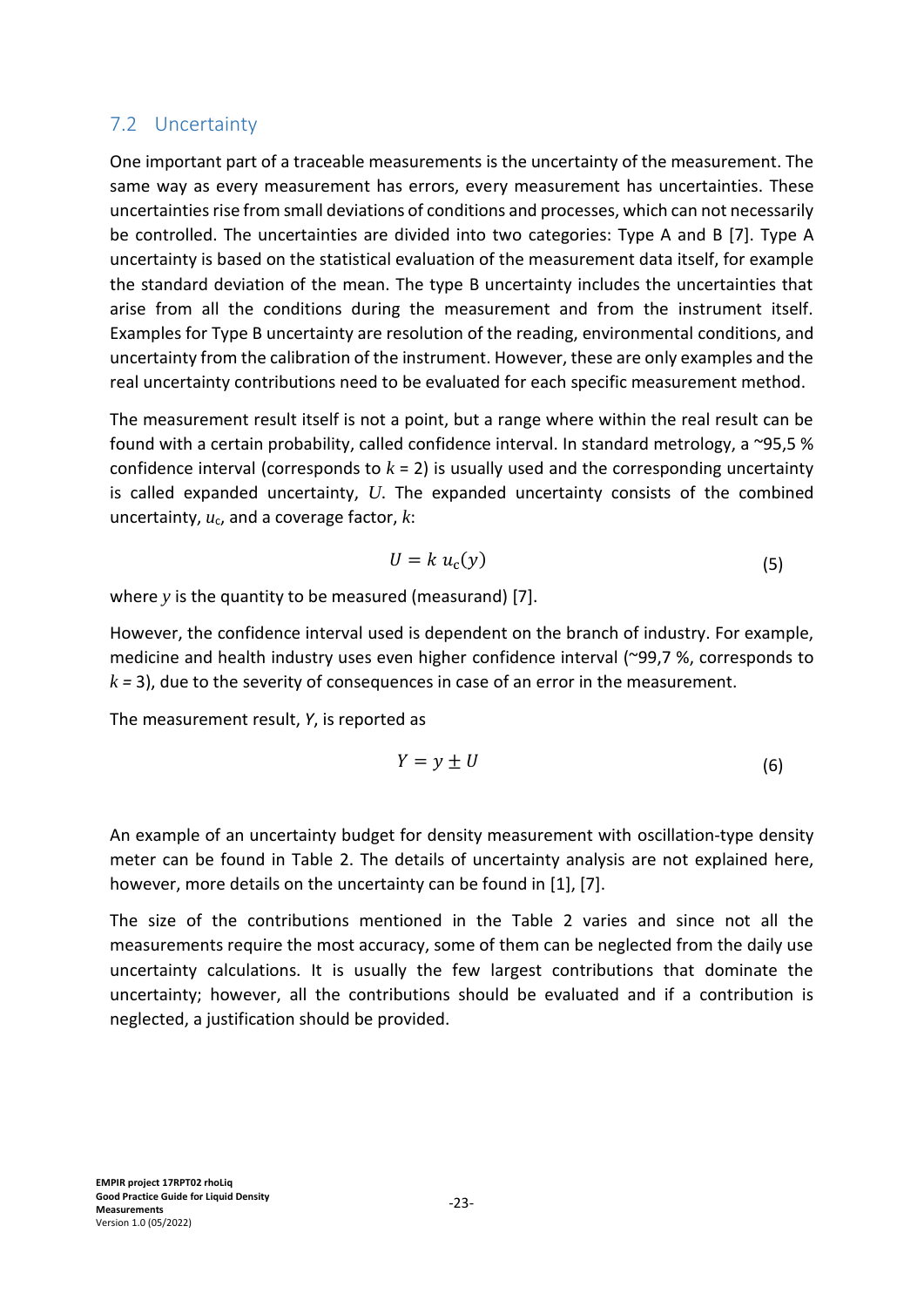| Source of uncertainty                                                                                                                  | Standard uncertainty                                           | Type of<br>evaluation | Distribution | Degrees of<br>freedom |
|----------------------------------------------------------------------------------------------------------------------------------------|----------------------------------------------------------------|-----------------------|--------------|-----------------------|
| Density $\rho$                                                                                                                         |                                                                |                       |              |                       |
| Resolution of the density meter                                                                                                        | $\rho$ resolution<br>$\sqrt{12}$                               | В                     | Rectangular  | 50                    |
| Calibration and drift                                                                                                                  |                                                                | A                     | Normal       | $n-1$                 |
| Repeatability                                                                                                                          | $\frac{u_{\rho_{cal\&drift}}}{\frac{\sigma_{\rho}}{\sqrt{n}}}$ | Α                     | Normal       | n-1                   |
| Reproducibility                                                                                                                        | $\sigma_\rho Rep$<br>$\sqrt{n}$                                | Α                     | Normal       | $n-1$                 |
| Temperature t                                                                                                                          |                                                                |                       |              |                       |
| Resolution of the density meter                                                                                                        | t resolution<br>$\sqrt{12}$                                    | В                     | Rectangular  | 50                    |
| Calibration and drift                                                                                                                  | $u_{t_{cal\ & drift}}$                                         | A                     | Normal       | $n-1$                 |
| Temperature hysteresis of the<br>oscillator                                                                                            | $u_{hyst. oscillator}$                                         | В                     | Rectangular  | 50                    |
| $\varepsilon t$                                                                                                                        | $\varepsilon t$                                                | В                     | Rectangular  | 50                    |
| Pressure p                                                                                                                             |                                                                |                       |              |                       |
| Resolution of the pressor transducer                                                                                                   | <i>p</i> resolution<br>$\sqrt{12}$                             | В                     | Rectangular  | 50                    |
| Calibration and drift of the pressor<br>transducer                                                                                     | $u_{p \, sensor_{cal} \, \& \, drift}$                         | Α                     | Normal       | n-1                   |
| Calibration and drift of the oscillator<br>in pressure                                                                                 | $u_{p}$ oscillator <sub>cal &amp;</sub> drift                  | В                     | Rectangular  | 50                    |
| $\varepsilon p$                                                                                                                        | $\varepsilon p$<br>$\sqrt{12}$                                 | В                     | Rectangular  | 50                    |
| Sample properties                                                                                                                      |                                                                |                       |              |                       |
| $\alpha_{fluid}$                                                                                                                       | $u_{\alpha_{fluid}}$                                           | В                     | Rectangular  | 50                    |
| $\gamma_{fluid}$                                                                                                                       | $u_{\gamma_{fluid}}$                                           | В                     | Rectangular  | 50                    |
| $\varepsilon \eta$                                                                                                                     | $\varepsilon \eta$<br>$\sqrt{12}$                              | В                     | Rectangular  | 50                    |
| $\varepsilon_{fluid}$                                                                                                                  | $\varepsilon_{fluid}$<br>$\sqrt{12}$                           | В                     | Rectangular  | 50                    |
| Other sources                                                                                                                          |                                                                |                       |              |                       |
| $\tau$ , V, M <sub>0</sub> , A, B, $\alpha_{oscillator}$<br>$\gamma$ oscillator, $\varepsilon\tau$ , $\varepsilon V$ , $\varepsilon k$ |                                                                | В                     | Rectangular  | 50                    |
| Density relative combined standard<br>uncertainty                                                                                      | $u_{\rho}$                                                     |                       |              |                       |
| Density relative expanded<br>uncertainty                                                                                               | $u_{\rho}k = U$                                                |                       |              |                       |
| Coverage factor (95 %)                                                                                                                 | $\boldsymbol{k}$                                               |                       |              |                       |
| Effective degrees of freedom                                                                                                           | Veff                                                           |                       |              |                       |

*Table 2 A generic example of an uncertainty bugdet for a high accuracy density measurement with an oscillation-type density meter. The table includes symbols which are beyond this guide and are not explained here. For more information on the uncertainty budget see [1].*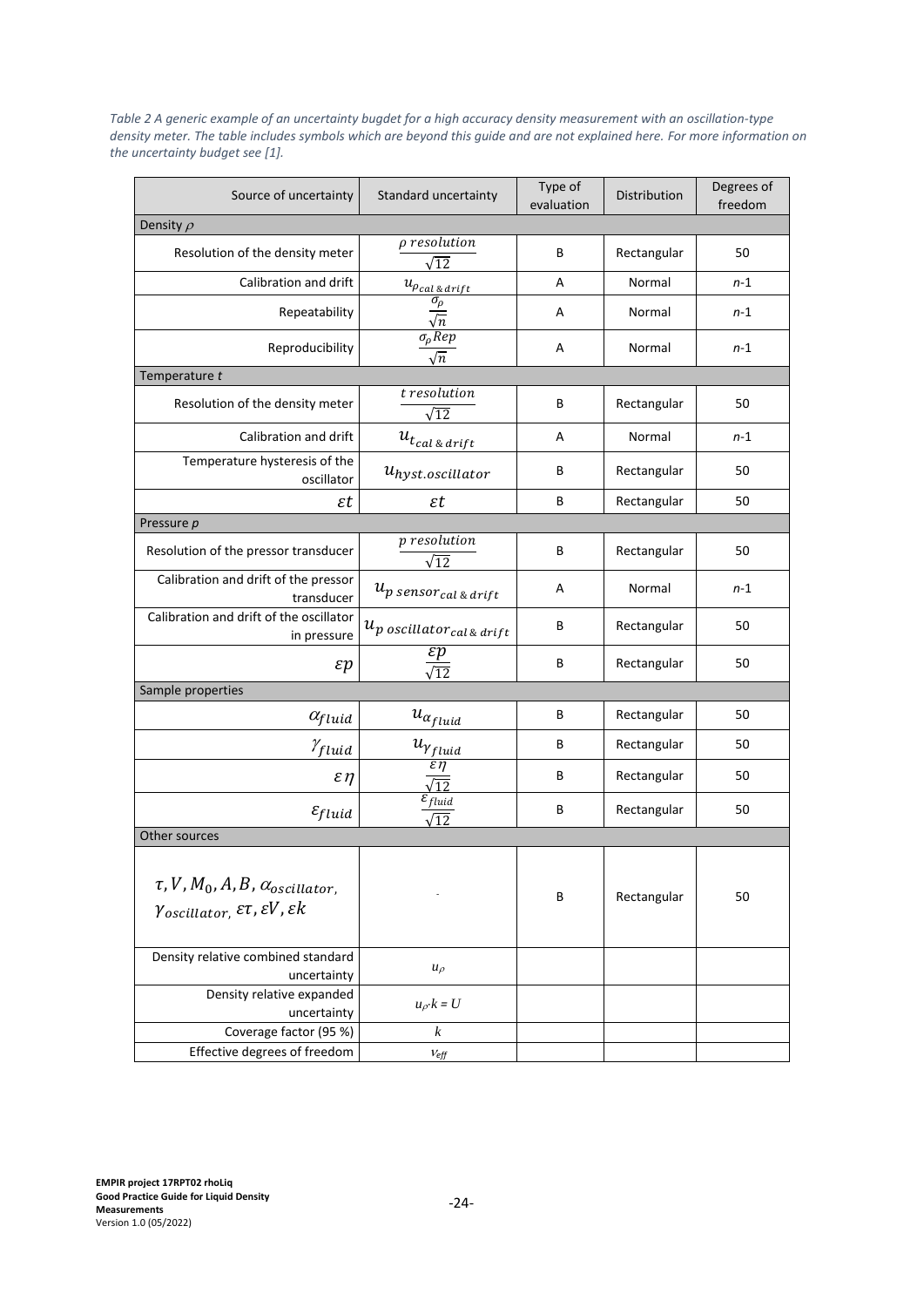# <span id="page-25-0"></span>8 Calibration of the instrument

Since the density given by the instrument is based on an empirical equation (1), it is bound to have an error. A calibration is a set of operations that establishes the relationship between the density of the reference liquid and the corresponding density reading of the instrument. A calibration does not alter the instrument constants *A* and *B*.

To ensure the most accurate measurement, this error needs to be corrected, and to correct it, the instrument needs to be calibrated over the whole density and temperature range. This yields a so-called calibration curve, which can then be used to implement the correction for the density reading at a specific density. Calibration of an oscillation-type density meter should be performed 1-2 times per year to achieve accurate measurements [5].

It is quite typical that these instruments are used in measurements that require quality control, and therefore, accredited calibration of these instrument is often required. In this case, an accredited service provider should be contacted.

#### <span id="page-25-1"></span>8.1 Calibration of the indication using reference liquids

To define calibration curve over the whole density range of the instrument, one must use reference liquids with at least three different densities; close to low end, middle of and close to the high end of the density range. In ideal situation, the calibrations are performed with several densities, corresponding with the densities measured during normal usage. The reference liquids should also have the viscosities close to the viscosities of the sample that are normally being measured with the instrument.

The reference liquids that are used for calibrations should be certified reference materials (CRMs). CRMs are materials (liquids) that are characterized by metrologically valid procedure for one or more specified properties. The CRMs are accompanied by certificate which states the values of the specified properties (e.g. density, viscosity), the associated uncertainties and a statement of the metrological traceability.

Several different types of reference materials (RMs) and CRMs are available, and care needs to be taken that the RMs or CRMs that are being used are suited for the purpose. For example, if the instrument is being calibrated at 60 °C, then the RMs/CRMs need to have values given at 60 °C, or an equation is given which can be used to extrapolate the reference density up to 60 °C.

#### <span id="page-25-2"></span>8.2 Basic principle of the calibration

In essence a basic calibration follows the same set of rules as good practice for measurements in Chapter 5. An example of a very simplified calibration procedure can look something like:

- 1. Water check -> Needs to pass. If not, see chapter 4.2 and 4.3;
- 2. Choose the correct CRM for the density in question;
- 3. Make sure the right cleaning agent is available;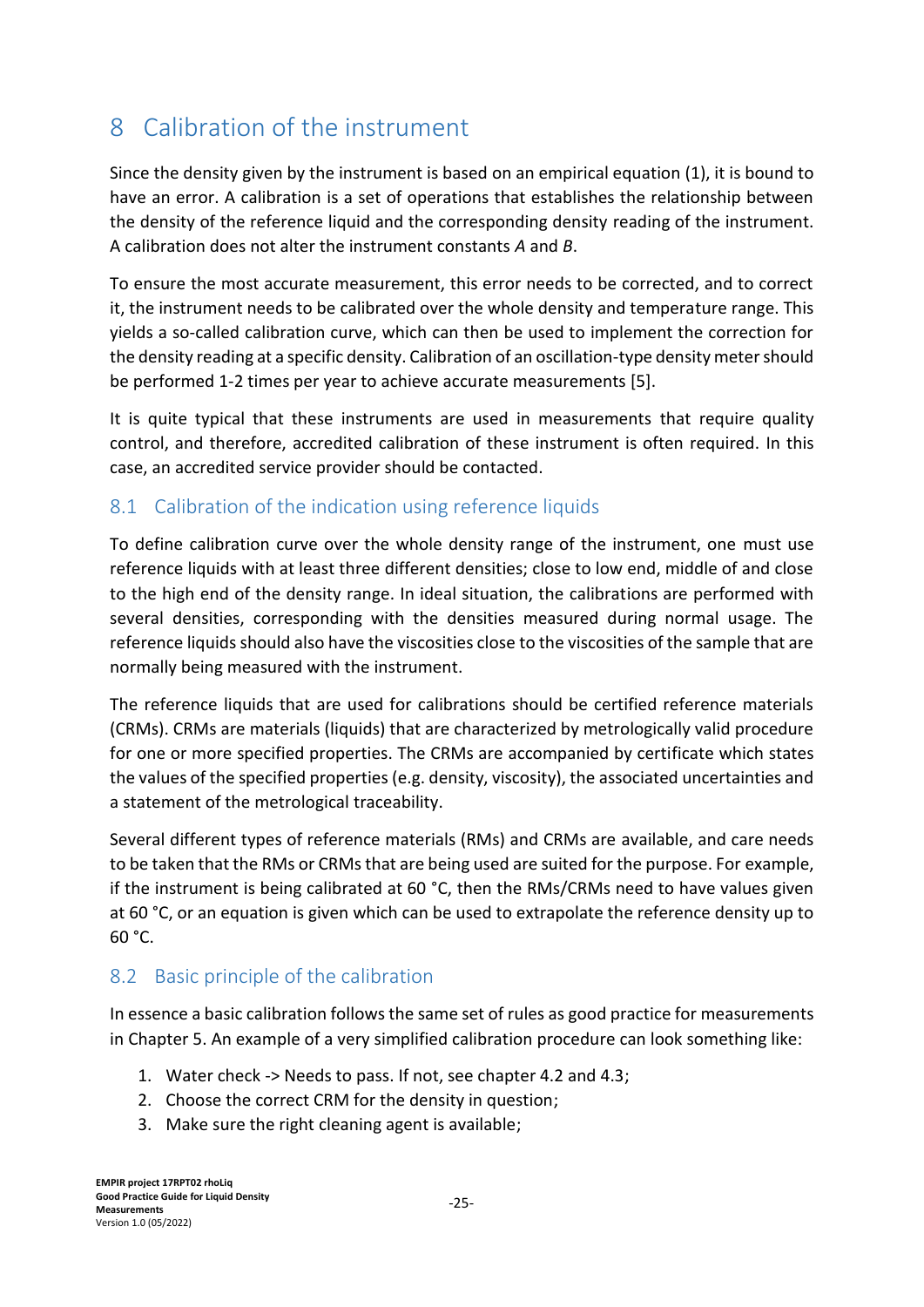- 4. CRM preparation according to the needs;
- 5. CRM injection to the measuring cell;
- 6. Temperature stabilization;
- 7. Measurement the density;
- 8. Write down the ambient pressure and temperature;
- 9. Inject at least 1,5 mL of new CRM;
- 10. Repeat point 5 forward. Eventually change to new filled syringe if needed, until there is enough data to meet the needs;
- 11. Cleaning of instrument with cleaning agent 1;
- 12. Cleaning instrument with cleaning agent 2;
- 13. Drying instrument;
- 14. Check instrument, if failed, repeat points 9 to 12.

The density values for the CRMs are reported in specific temperature and pressure. This reference value needs to be then corrected to the temperature,  $t<sub>x</sub>$  and pressure,  $p<sub>x</sub>$  of the measurement. The measurement error,  $\varepsilon_{MS}$ , of the instrument is then calculated by [8]

$$
\varepsilon_{MS} = I - \rho_{\text{CRM}}(t_x, p_x) \tag{7}
$$

If a larger range of densities and temperatures need to be covered, then the process needs to be repeated over the whole density and temperature range.

More detailed procedure of calibration and the uncertainty of the calibration is out of the scope of this good practice guide and can be found elsewhere [1], [8].

#### <span id="page-26-0"></span>8.3 Calibration of the measurement cell temperature

Obtaining a full calibration curve over both density and temperature ranges is time consuming and, in many cases, impractical. However, it is also possible to calibrate the oscillation-type density meter over the whole density range, however, only at one temperature, for example 20 °C and then calibrate the temperature of the measuring cell for the whole temperature range in use.

To calibrate the measuring cell temperature, remove the injection adapter of the instrument and carefully insert the flexible Pt100 temperature probe until the tip of the probe reaches the bend of the U-tube. Always place the reference sensor near the internal sensor, which is usually at the bend of the U-tube for highly precise density meters. To view the U-tube, use the camera view, if available. [1]

Wait at least 15 min until the temperature is stable. The standard deviation of the reference thermometer should be 0,0001 – 0,0002 °C.

It is also important to note that this procedure can cause damage to the measuring cell. Always make sure if the oscillation should be switched off manually for your device. This is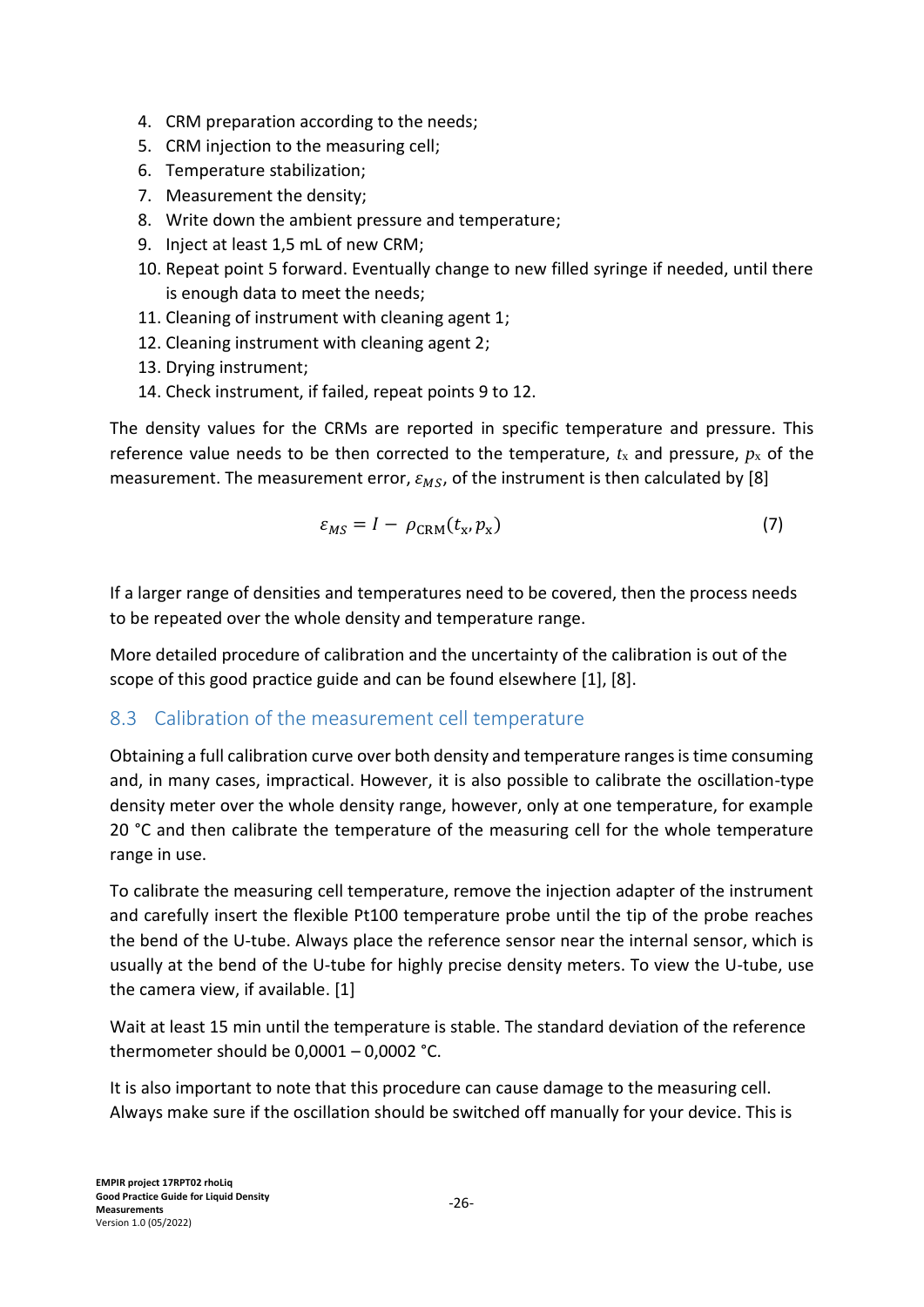the case especially with older devices. If you are unsure, contact the manufacturer, or do not perform this calibration.